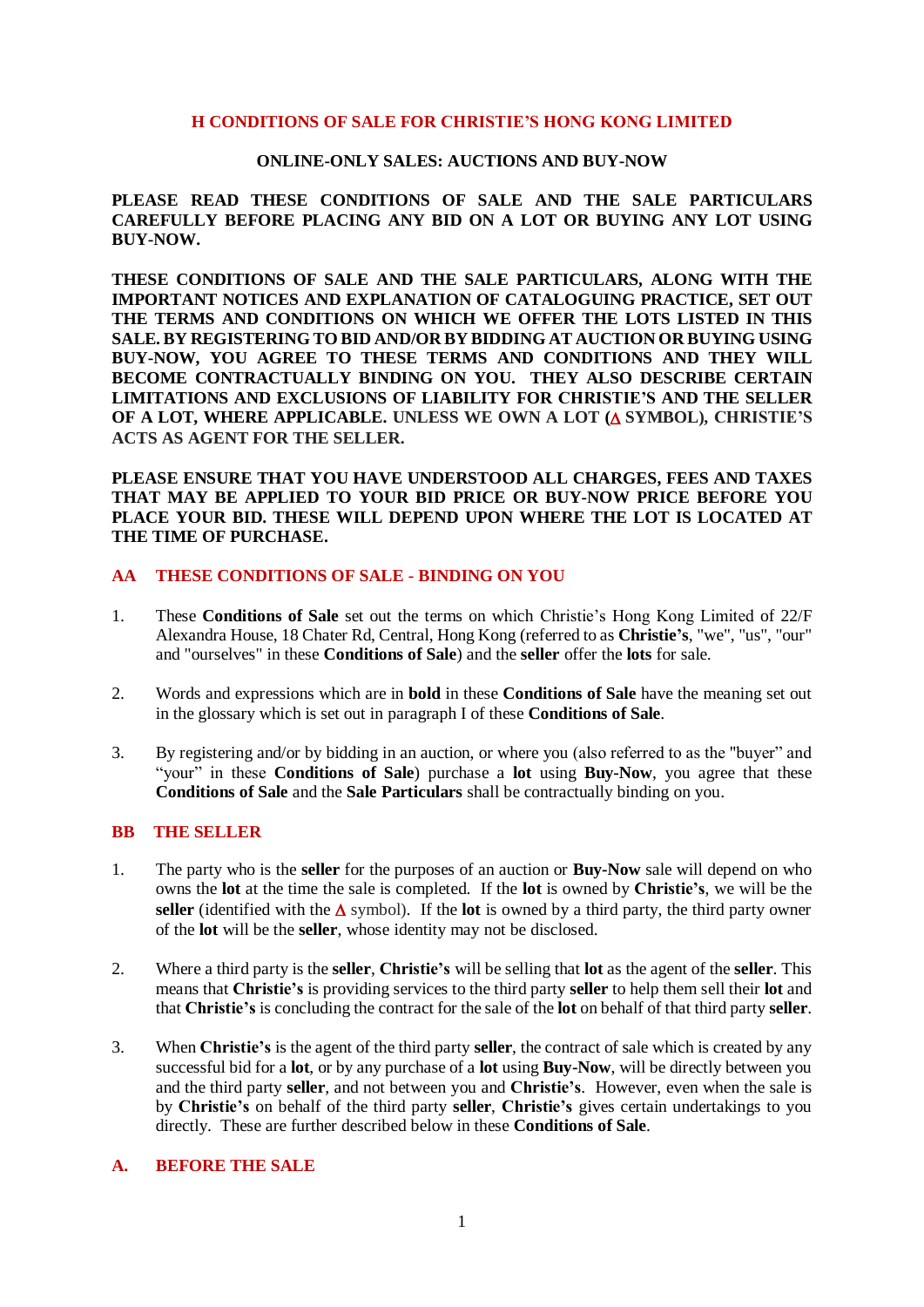# **1. Description of lots**

- (a) Certain words used in the **Sale Particulars** to describe a **lot** have special meanings. You can find details of these in the "Important Notices and Explanation of Cataloguing Practice" which forms part of these **Conditions of Sale** in paragraph L. You can find a key to symbols used in the **Sale Particulars** under the headings "VAT Symbols, Explanations and Refunds" in paragraph J and "Symbols" in paragraph K.
- (b) Our description of any **lot**, any **condition** report and any other statement made by us (whether orally or in writing) about any **lot**, including about its nature or **condition**, artist, period, materials, approximate dimensions or **provenance** are our opinion and not to be relied on as a statement of fact. We do not carry out in-depth research of the sort carried out by professional historians and scholars. All dimensions and weights are approximate only.

# **2. Our responsibility for our description of lots**

We do not provide any guarantee in relation to the nature of a **lot** apart from our **authenticity warranty** contained in paragraph A7(c), E2(a) and if applicable, E2(d).

# **3. Condition**

- (a) The **condition** of **lots** can vary widely due to factors such as age, previous damage, restoration, repair and wear and tear. Their nature means that they will rarely be in perfect **condition**. **Lots**  are sold "as is", in the **condition** they are in at the time of the sale, without any representation or **warranty** or assumption of liability of any kind as to **condition** by **Christie's** or by the **seller**.
- (b) Any reference to **condition** in the **Sale Particulars** or in a **condition** report will not amount to a full description of **condition**, and images may not show the **condition** of a **lot** clearly. Colors and shades may look different on the screen to how they look on physical inspection. **Condition**  reports may be available to help you evaluate the **condition** of a **lot**. **Condition** reports are provided free of charge as a convenience to our buyers and are for guidance only. They offer our opinion but they may not refer to all faults, inherent defects, restoration, alteration or adaptation because our staff are not professional restorers or conservators. For that reason, they are not an alternative to taking your own professional advice. It is your responsibility to ensure that you have requested, received and considered any **condition** report.

# **4. Estimates**

**Estimates** are based on the **condition**, rarity, quality and **provenance** of the **lot** and on prices recently paid at auction for similar property. **Estimates** can change. Neither you, nor anyone else, may rely on any **estimate** as a prediction or guarantee of the actual selling price of a **lot** or its value for any other purposes. **Estimates** do not include any **buyer's premium** or any applicable taxes or charges or artist's resale royalty.

## **5. Jewellery**

- (a) Coloured gemstones (such as rubies, sapphires and emeralds) may have been treated to improve their look, through methods such as heating and oiling. These methods are accepted by the international jewellery trade but may make the gemstone less strong and/or require special care over time.
- (b) All types of gemstones may have been improved by some method. You may request a gemmological report for any **lot** which does not have a report if the request is made to us at least three weeks before the date of the sale and you pay the fee for the report.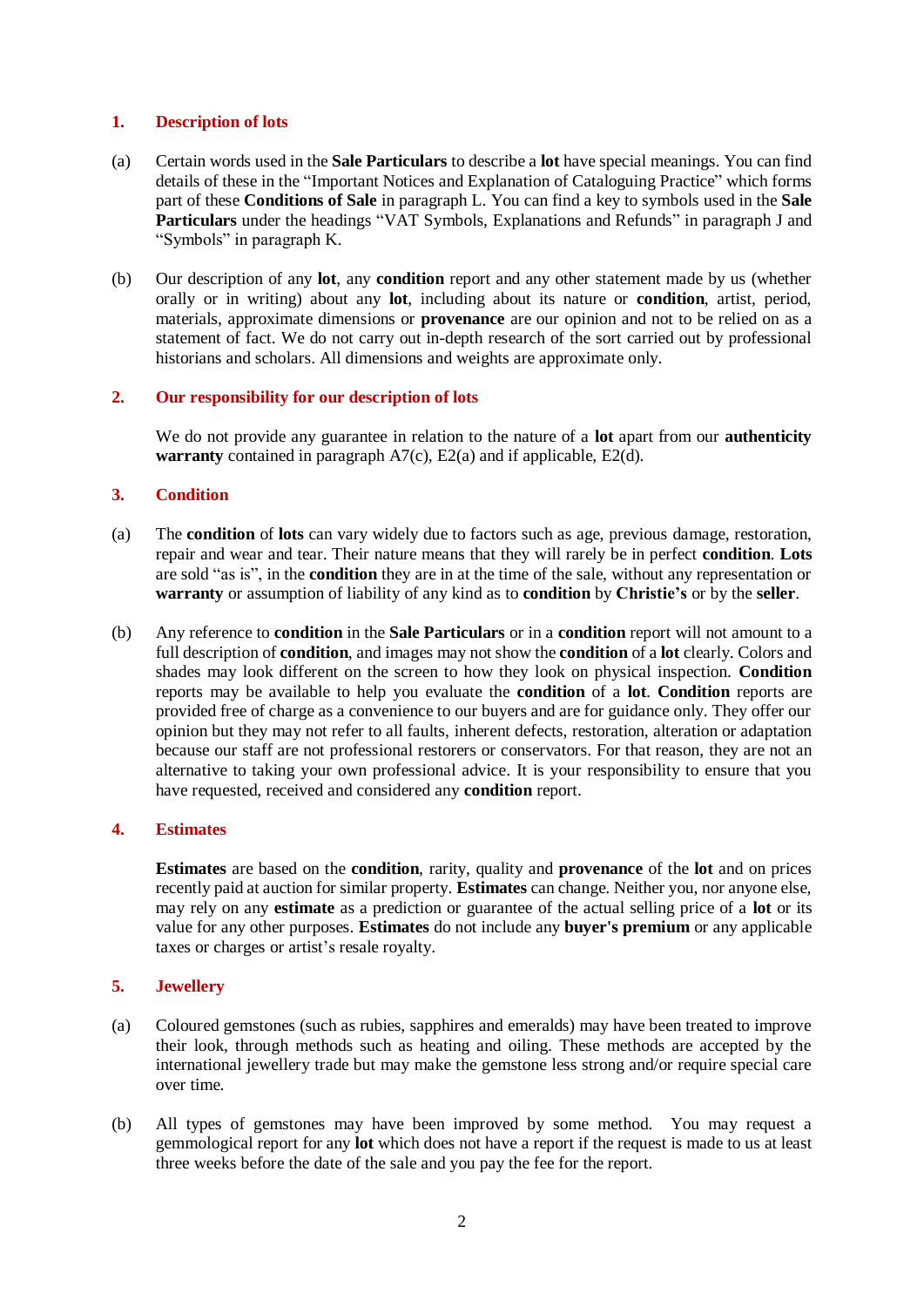- (c) We do not obtain a gemmological report for every gemstone sold in our sales. Where we do get gemmological reports from internationally accepted gemmological laboratories, such reports may be described in the **Sale Particulars**. Reports from American gemmological laboratories will describe any improvement or treatment to the gemstone. Reports from European gemmological laboratories will describe any improvement or treatment only if we request that they do so, but will confirm when no improvement or treatment has been made. Because of differences in approach and technology, laboratories may not agree whether a particular gemstone has been treated, the amount of treatment or whether treatment is permanent. The gemmological laboratories will only report on the improvements or treatments known to the laboratories at the date of the report.
- (d) For jewellery sales, all **estimates** are based on the information in any gemmological report or, if no gemmological report is available, you should assume that the gemstones may have been treated or enhanced.

## **6. Watches & Clocks**

- (a) Almost all clocks and watches are repaired in their lifetime and may include parts which are not original. We do not give a **warranty** that any individual component part of any watch or clock is **authentic**. Watchbands described as "associated" are not part of the original watch and may not be **authentic**. Clocks may be sold without pendulums, weights or keys.
- (b) As collectors' watches and clocks often have very fine and complex mechanisms, you are responsible for any general service, change of battery or further repair work that may be necessary. We do not give a **warranty** that any watch or clock is in good working order. Certificates are not available unless described in the **Sale Particulars**.
- (c) Most watches have been opened to find out the type and quality of movement. For that reason, watches with water resistant cases may not be waterproof and we recommend you have them checked by a competent watchmaker before use.

Important information about the sale, transport and shipping of watches and watchstraps can be found at paragraph G5(f).

## **7. Wine**

- (a) Wines may only be sold and delivered to persons over the age specified in the **Sale Particulars**. By registering to bid, you confirm that you are at least that age. Any wines delivered or shipped to you or your agent must be received and signed for by an adult who is at least that age. You are responsible for paying any shipping charges if a **lot** is returned to the **seller**/**Christie's** due to your failure to provide positive proof of age, the provision of an invalid delivery address (including but not limited to a P.O. Box) or the lack of a recipient to sign and accept delivery.
- (b) **Limitation on shipment of wines.** Buyers are reminded of the limitations and restrictions imposed by various states and countries regarding the importation of wines between different states and countries. Various jurisdictions may prohibit the importation or limit the quantity of wines that may be shipped into their jurisdictions. In addition, various jurisdictions may require the buyer, **seller**, shipper or other entity to possess certain licenses or permits before shipping wines. It is the sole responsibility of the buyer to determine before bidding whether wines can be shipped from or into any state or jurisdiction and the legal obligation or responsibility for obtaining any required permits or licenses on behalf of the buyer prior to shipment. It is the buyer's responsibility to abide by any customs regulations and required declarations for international shipments. The **seller** and **Christie's** make no representation as to the legal rights of any buyer to ship wines to or from any jurisdiction.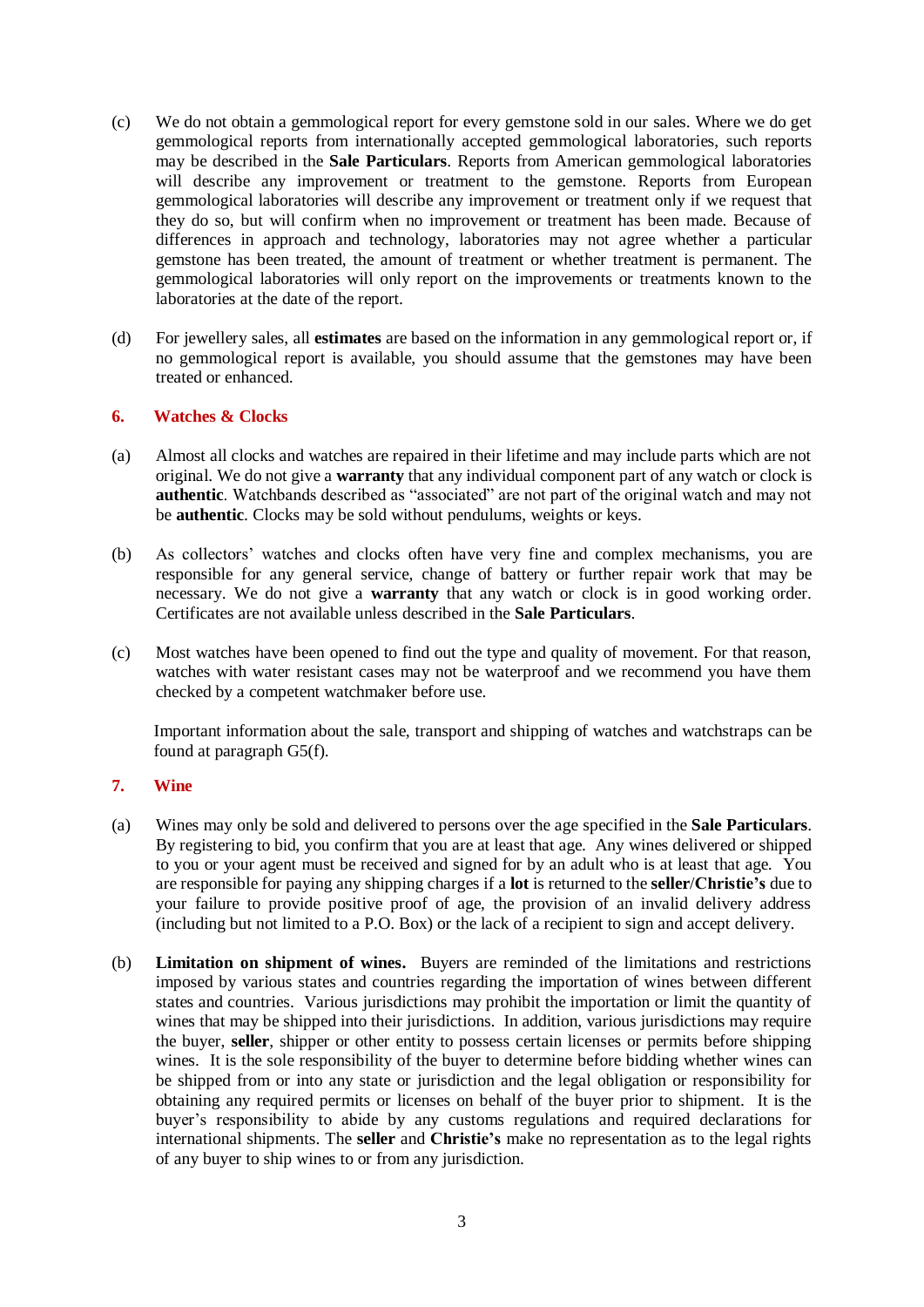#### (c) **Authenticity warranty in relation to wine.** Notwithstanding any other terms of these **Conditions of Sale**, if:

- (i) within 21 days of the date of the sale, **Christie's** has received notice in writing from the buyer of any **lot** that in his view the **lot** was at the date of the auction short or alleged or that any statement of opinion in the catalogue was not well founded;
- (ii) within fourteen days of such notice, Christie's has the **lots** in its possession in the same **condition** as at the date of the sale; and
- (iii) within a reasonable time thereafter, the buyer satisfies Christie's that the **lot** was notified in writing by the buyer (as above) and that the buyer is able to transfer a good and marketable title to the **lot** free from any lien or encumbrance, Christie's will set aside the sale and refund the buyer any amount paid by the buyer in respect of the **lot** provided that the buyer shall have no rights under this condition if:
	- I. the defect is mentioned in the **Sale Particulars**; or
	- II. the **Sale Particulars** as at the date of the sale were in accordance with the then generally accepted opinion of scholars or experts fairly indicated there to be a conflict of such opinion; or
	- III. it can be established that the **lot** was notified in writing by the buyer (as above) only by means of a scientific process not generally accepted for use until after the publication of the sale or by means of a process which at the date of the sale was unreasonably expensive or impracticable or likely to have caused damage to the **lot** (see also notes on ullages and corks in the "Important Notices and Explanation of Cataloguing Practice" in paragraph L of these **Conditions of Sale**).

You shall not be entitled to claim under this **authenticity warranty** for more than the amount paid by you for the **lot** and in particular shall have no claim for any **other expenses** suffered by you. The benefit of this **authenticity warranty** shall not be assignable and shall rest solely and exclusively with you as the buyer who shall be the person to whom the original invoice was made out by **Christie's** in respect of the **lot** when sold and who has since the sale retained uninterrupted and unencumbered ownership thereof.

- (d) Though every effort is made to describe the wines in the **lot descriptions** as correctly as can be ascertained at the time the wines are listed for sale, buyers of old wines must make appropriate allowances for natural variations of ullages, **conditions** of cases, labels, corks and wine. Corks over twenty (20) years old begin to lose their elasticity and levels can change between cataloguing and sale. Old corks have also been known to fail during or after shipment. We therefore repeat that there is always a risk of cork failure with old wines and due allowance must be made for this. Under no circumstances can a return be accepted or an adjustment of price or credit be made after delivery except under the terms stated in paragraph A7(c) above.
- (e) The **Sale Particulars** may contain **Special Conditions of Sale** which apply to specific sales of wine.

## **B. REGISTERING TO BID**

## **1. Registration**

(a) If you have not previously bid or consigned with **MyChristie's** and do not have a **MyChristie's** account, you will need to create a **MyChristie's** account following the instructions provided at **[http://onlineonly.christies.com](http://www.onlineonly.christies.com/)** and provide any required information and/or complete any necessary forms. In order to register and bid in **online-only sales** you must be at least 18 years old. For certain other **online-only sales**, we may require you to meet a different minimum age. If you have an existing **MyChristie's** account, you can sign into the **online-only sale** with your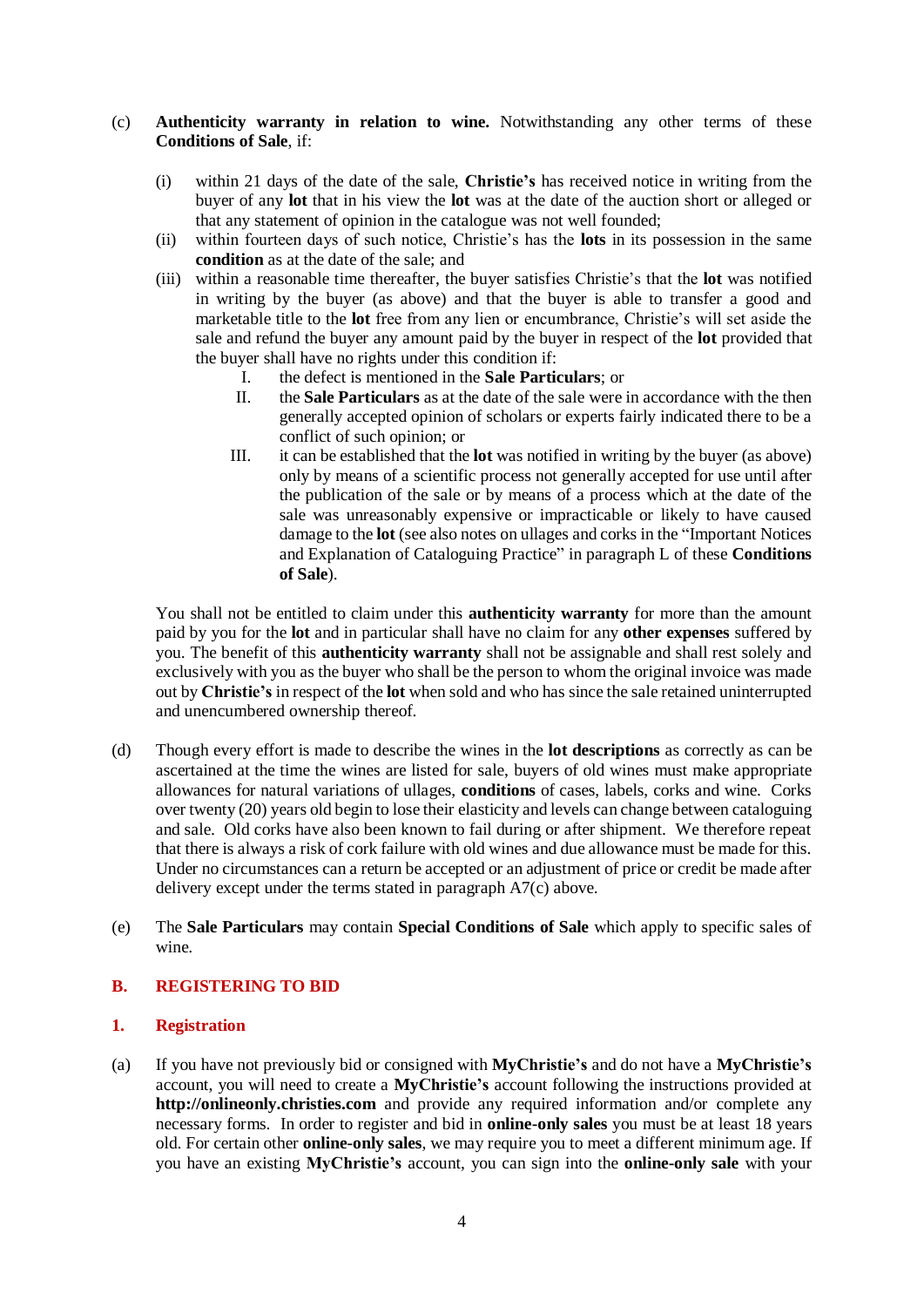existing username and password and then subsequently register for the sale (if you have multiple accounts, you will need to select the account under which you wish to transact).

- (b) If you are a returning bidder who has not bought anything from any of our salerooms in the last two years or if you want to spend more than on previous occasions, we may at our discretion ask you for updated information. If you have any questions, please contact **Christie's** [Client Services.](http://www.christies.com/about-us/contact/client-services/)
- (c) You will need to give us enough time to process and approve your registration. We may, at our option, decline to permit you to register as a bidder.
- (d) **Christie's** will ship a **lot** only to the registered address that you confirm when registering to bid in an **online-only sale**.

## **2. Failure to provide the right documents**

If in our opinion you do not satisfy our bidder identification and registration procedures, including, but not limited to, completing any anti-money laundering and/or anti-terrorism financing checks we may require to our satisfaction, we may refuse to register you to bid or permit your participation in the sale and if you make a successful bid, we may cancel the contract for sale between you and the seller.

#### **3. Registering as an Individual/on behalf of a Company**

- (a) When registering to bid either as an individual or on behalf of an entity, you accept that in making a bid, you are accepting personal liability to pay the **purchase price** (as defined in paragraph F(1)(b) below), unless it has been explicitly agreed in writing with **Christie's** before the commencement of the sale that the bidder is acting as agent on behalf of an identified third party acceptable to **Christie's** and **Christie's** will only look to the principal for payment. In order to register to bid, you are required to supply the information requested, including a valid debit or credit card in your name or other accepted payment information.
- (b) If you are bidding on behalf of an entity as an **Authorized User** against an entity's transactional account with **Christie's**, you must select the appropriate account at time of sale registration. If you do not already have a **MyChristie's** account you will first need to create one; similarly if the entity does not have a **Christie's** transactional account it will need to create one. In either situation, **Christie's** may require your entity to provide certain documents or meet certain qualifications as set forth below. Please contact **Christie's** [Client Services](http://www.christies.com/about-us/contact/client-services/) to set up your **MyChristie's** account or entity transactional account.
- (c) **Christie's** will require you, or, if you are registering to bid on behalf of a company in accordance with paragraph B3(b), your company, to provide the following types of information and/or documentation: Confirmation of registration (including, but not limited to, a Certificate of Incorporation or Certificate of Formation or Certificate of Good Standing); Confirmation of beneficial ownership (e.g. schedule of shareholders, articles of organization or operating agreement); Confirmation of registered address (e.g. utility bill, bank statement or recent postal envelope, if the registered address is not listed on company documents); and Valid, governmentissued photo ID for account owner (driver's license, passport or national identity card).
- (d) **Christie's** may also require the production of bank or other financial references or that you meet certain qualifications. **Christie's** may also require deposits of a portion of a placed bid to be made to **Christie's**. In such event, should you not be the successful bidder, your deposit shall be promptly returned to you. If you are the successful bidder, any such deposit shall be used to offset the appropriate portion of the **purchase price**.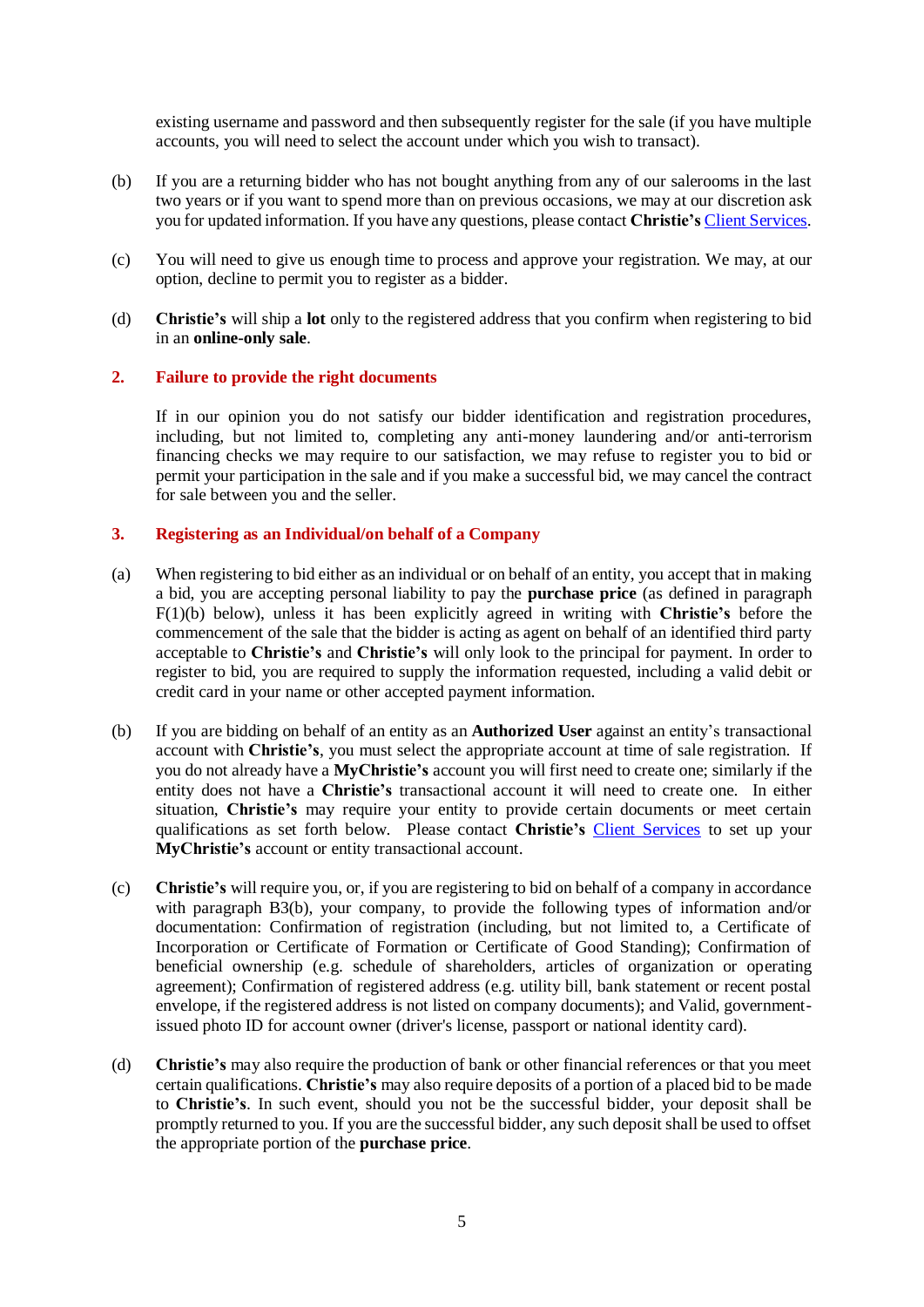(e) As a successful bidder, if you registered as a company bidder, your company will need to pay for any purchases via a credit card issued to the company account and not a personal account.

# **4. Credit limits**

Each bidder is subject to an aggregate bidding limit based on the currency of the sale and you should be notified of this when registering for an **online-only sale**. Any such bidding limit will apply to all items for sale in that particular **online-only sale** and to all items you bid upon in aggregate, not on a per **lot** basis. The bidding limit is based upon the maximum bid you make as opposed to the actual bid amount that is accepted. **Christie's**, in its sole discretion, may lower or rescind this limit and has the ability to contact you to request the production of documents or information in relation to such limit. A maximum bid on a **lot** is deducted against the aggregate bidding limit and the bidding limit will not be reset until bidding on that **lot** closes. If you should reach the aggregate bidding limit based on the bids you place (whether maximum bids or actual bid amounts), you will not be able to place any further bids on those **lots** or any additional bids on other **lots**. You may adjust (i.e. remove, lower or increase) a maximum bid on a **lot** as long as the bids accepted on such **lot** have not met or exceeded the maximum bid amount. Should you wish to bid beyond your bidding limit or if you have a question regarding your bidding limit, please contact **Christie's** [Client Services.](http://www.christies.com/about-us/contact/client-services/)

# **C. DURING THE SALE**

## **1. Connectivity and Technical Issues**

- (a) Broadband or other internet capacity constraints, corporate firewalls and other technical problems beyond our reasonable control may create difficulties for some users including (but not limited to) accessing sales and maintaining continuity of such access.
- (b) **Christie's** will not be responsible to you for errors or failures to execute bids placed on the internet or on your mobile device, including, without limitation, errors or failures caused by: (i) any loss of connection on **Christie's** or your end to the **online-only sale**; (ii) a breakdown or problems with the online bidding software; and/or (iii) a breakdown or problems with any internet connection, computer, mobile device or system. Execution of online and mobile internet bids is a free service and **Christie's** does not accept liability for your or our failing to access the bidding site or to execute an online or mobile internet bid or for errors or omissions in connection with this activity. In addition, we will not be responsible for any errors that may occur in the quality of digital images.

## **2. Christie's discretion in relation to bidding / purchasing**

- (a) **Christie's** reserves the right, in our absolute discretion: (i) to reject your registration to bid; (ii) to reject, revoke or refuse to accept any bid or use of **Buy-Now** (even those that have been previously accepted); (iii) to withdraw or divide any **lot** or combine any two or more **lots**; (iv) whether during or after the sale, to restart or continue the bidding even if the bidding has finished; (v) to re-offer the **lot** as a new **Buy-Now lot** at a fixed price; or (vi) in the case of error or dispute and whether during or after the sale, to continue the bidding, determine the successful bidder, cancel the sale of the **lot**, or re-offer and re-sell any **lot**. If any dispute relating to bidding arises during or after the sale, **Christie's** decision in exercise of this option is final.
- (b) **Christie's** reserves the right to disable or deactivate your account at any time during the sale.

## **3. Online Bidding Process - Bidding increments**

(a) Bids may only be submitted between the dates and times specified in the **Sale Particulars** for that **lot**.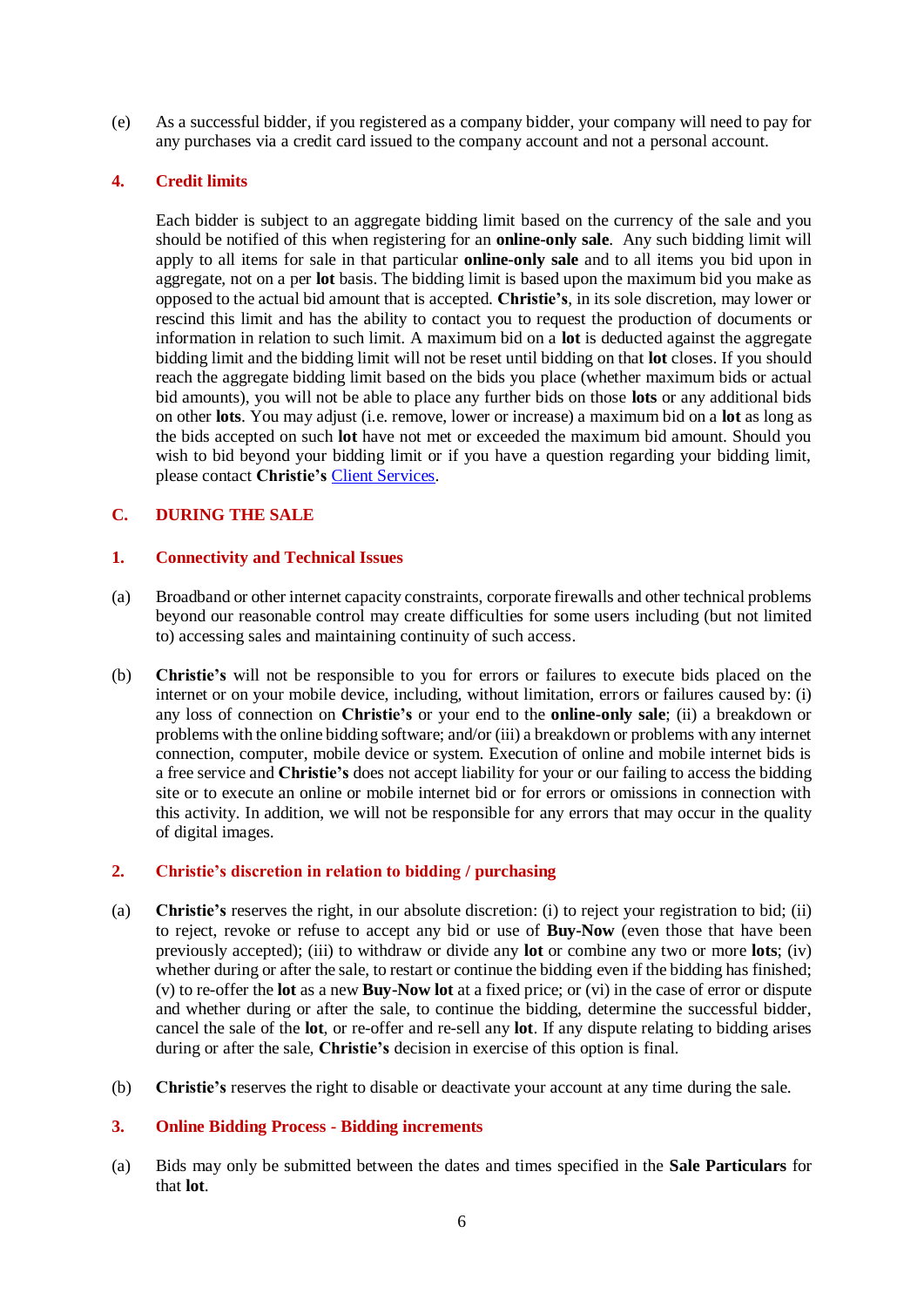- (b) As soon as you place and confirm your bid amount, the bid is submitted (subject to the aggregate credit limit referred to in paragraph B4). You accept and agree that bids submitted in this way are final and that you may not, under any circumstances, amend, retract or revoke your bid. We are not responsible for any errors you make in bidding. Once you have made a bid, the next bidding increment is shown for your convenience on your "Next Bid" button.
- (c) Bidding generally opens at or below the **low estimate** and increases in steps (bidding increments) to be determined in **Christie's** sole discretion. Bidding opens at a specified bid amount and advances in increments of up to 10%. Bidding increments are as follows:

| HK\$1,000 to HK\$2,000       | by HK\$100                                      |
|------------------------------|-------------------------------------------------|
| HK\$2,000 to HK\$3,000       | by HK\$200                                      |
| HK\$3,000 to HK\$5,000       | by HK\$200, HK\$500, HK\$800                    |
| HK\$5,000 to HK10,000        | by HK\$500                                      |
| HK\$10,000 to HK\$20,000     | by HK\$1,000                                    |
| HK\$20,000 to HK\$30,000     | by HK\$2,000                                    |
| HK\$30,000 to HK\$50,000     | by HK\$2,000, HK\$5,000, HK\$8,000              |
| HK\$50,000 to HK\$100,000    | by HK\$5,000                                    |
| HK\$100,000 to HK\$200,000   | by HK\$10,000                                   |
| HK\$200,000 to HK\$300,000   | by HK\$20,000                                   |
| HK\$300,000 to HK\$500,000   | by HK\$20,000, HK\$50,000, HK\$80,000           |
| HK\$500,000 to HK\$1,000,000 | by HK\$50,000                                   |
| Above HK\$1,000,000          | to repeat in the same manner as set forth above |
|                              |                                                 |

(d) **Currency Calculator: Christie's** may show bids in some other major currencies as well as the currency of the sale, as specified in the **Sale Particulars**. Any conversion is for guidance only and we cannot be bound by any rate of exchange shown by the currency calculator. **Christie's** is not responsible for any error (human or otherwise), omission or breakdown in providing these services.

## **4. "Buy-Now"**

If this functionality is offered for a particular **lot**, it allows you to buy that **lot** at a fixed price (the "**Buy-Now price**") without bidding during an auction. If you purchase such a lot at the **Buy-Now** price, these **Conditions of Sale** and **Sale Particulars** for that **lot** will apply to the sale in the same manner as if you had been the successful bidder in an auction for that **lot**.

## **5. Absentee Bidding Services**

- (a) You may request that **Christie's** execute your bid on any particular **lot**(s) indicated by you in a signed Absentee Bid Form that we make available to you for the sale. All absentee bids must be in the currency of the sale, as indicated in the **Sale Particulars** for that **lot**. All absentee bids are subject to clearance by **Christie's** Finance and Credit department and must satisfy **Christie's** Know Your Customer requirements. To be eligible for this service, you must provide us with a valid email address where we can contact you.
- (b) We must receive your signed and completed Absentee Bid Form either physically at our saleroom premises or by contacting the relevant sales specialist no later than 24 hours prior to the scheduled closing of the first **lot** in the sale. We will not accept any requests after this point nor will we accept any oral requests, unsigned or incomplete Absentee Bid Forms, or any written or emailed requests not on our Absentee Bid Form for the sale you wish to bid upon.
- (c) You may not cancel your bid after you have sent it to us. You may increase or decrease your bid prior to the expiry of the 24-hour period by sending us an updated Absentee Bid Form for the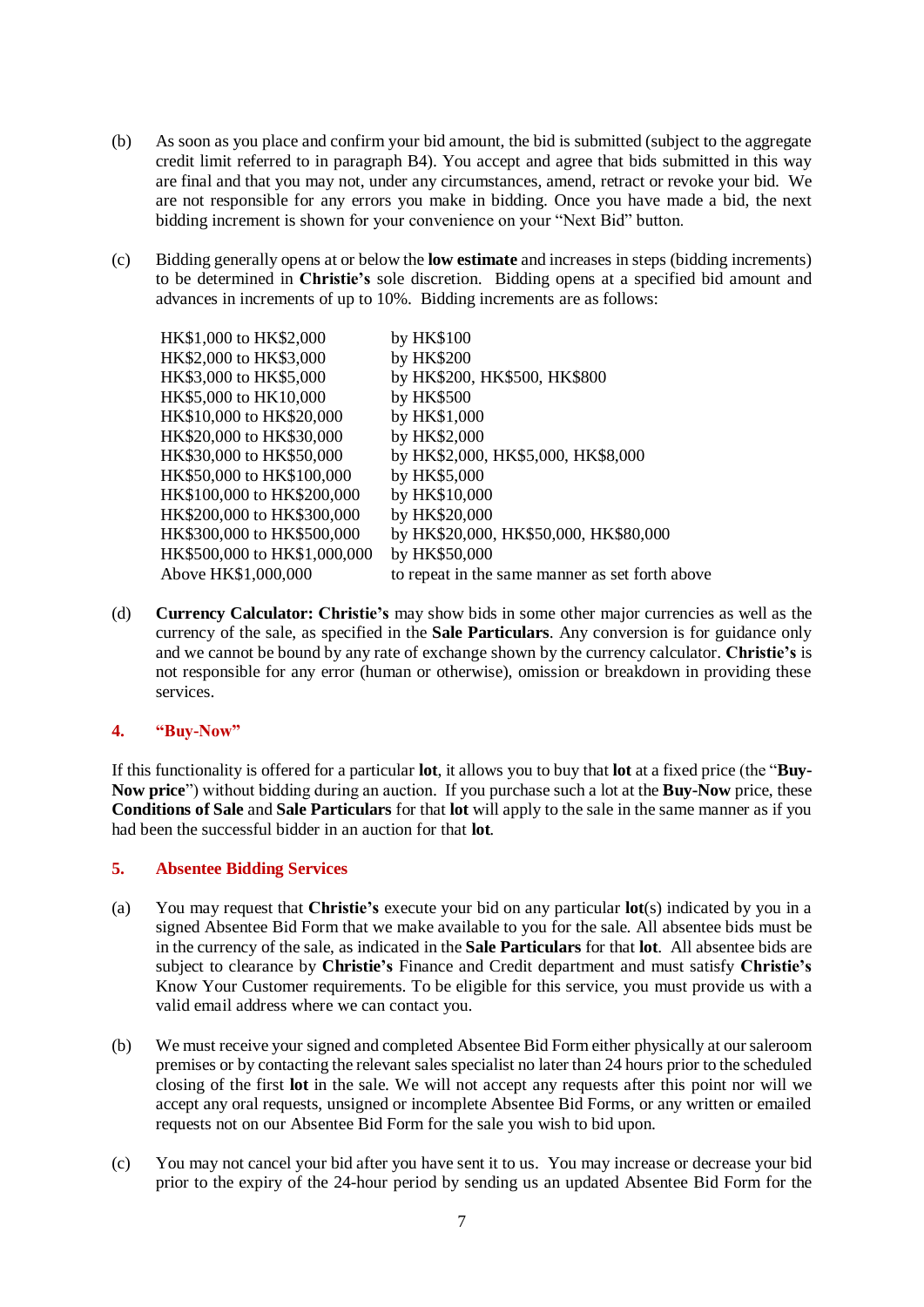**lot**(s). We will notify you (via the email address you provide) when: (i) your bid has been entered into our system; and (ii) if you are the winner of the **lot**(s) that you have bid upon. We will not send you an email if at the time of our receipt of your bid, your requested bid amount has already been exceeded by another party's bid on the same **lot** or if another matching bid has received priority because of the time that we received it.

- (d) All bids received by us will be time stamped based upon the time that we have received them. Absentee bids will be officially entered by **Christie's** prior to the time that the first **lot** of the sale closes. An online bid that is submitted after an absentee bid is received by us, but before it is inputted by us, will take precedence. In the event that **Christie's** receives multiple absentee bids at the same bid amount, the earlier absentee bid received by us will have priority over any later competing absentee bid received by us. In the event that an online bid is placed at the same time that we submit an identical absentee bid, the online bid will take precedence. We are not responsible for failing to execute an absentee bid on your behalf or for our determination of the official time of receipt by us of any bid or absentee bid on a **lot**. **Christie's** may determine in its sole discretion the official time that a bid has been received.
- (e) **Christie's** as auctioneer will take reasonable steps to carry out absentee bids at the lowest possible price, taking into account the **reserve**, but will not have any liability if it fails to do so.
- (f) Additional information about our responsibility for bidding services can be found in paragraph H.
- $(g)$  If there is any conflict between this paragraph C5 and the instructions contained on the Absentee Bid Form, the Absentee Bid Form will take precedence.

## **6. Reserves**

- (a) All **lots** are subject to a **reserve**. The **reserve** cannot be more than the **lot's low estimate**.
- (b) Under no circumstances will the system place any bid on behalf of the **seller** at or above the **reserve**.
- (c) **Christie's** reserves the right, in our absolute discretion, to lower the **reserve** of any **lot** in an **online-only sale** prior to the end of the sale.

## **7. The record of the sale**

The record of sale (**Christie's** records which relate to the sale) will be taken as absolute and final in all disputes. In the event of a discrepancy between any online records or messages provided to you and the record of sale, the record of sale will govern.

#### **8. Withdrawal of lots**

**Christie's** reserves the right, at our complete discretion, to withdraw any **lot** from the sale, whether prior to or during the auction or **Buy-Now** sale, and shall have no liability whatsoever with regard to such withdrawal.

## **9. Employee bidding**

Employees of **Christie's** may be bidding in any **online-only sale**, however they will have no advantage over other bidders.

#### **10. Closing of a lot**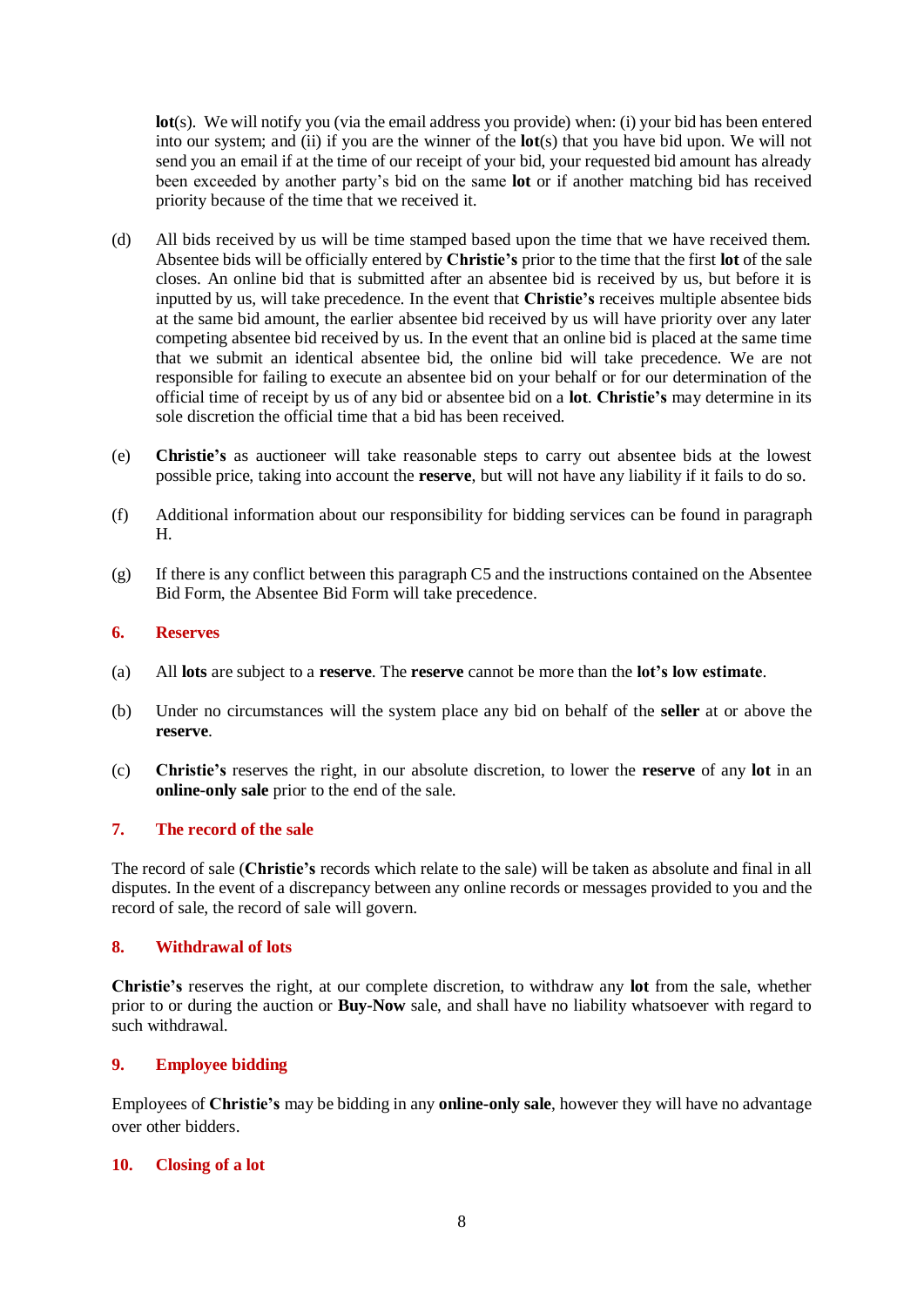- (a) A countdown clock is displayed for each **lot** on the **lot description** page. Where there is bidding activity on a particular **lot** within 3 minutes prior to the **lot's** allocated closing time, there will be a bidding extension so that there will always be a 3-minute period between the last bid and closing time of that **lot**. These extensions will continue indefinitely until there is no more bidding activity on the **lot** for a period of 3 minutes.
- (b) The extension of one **lot's** closing time does not affect other **lots'** closing times therefore it is possible that **lots** will close out of numerical **lot** order.

## **11. Successful Bids - Auctions**

The highest bid will be the successful bidder when the **lot** closes, unless **Christie's** decides to use its discretion as set out in paragraph C2 and C7 above. This means a contract for sale has been formed between the **seller** and the successful bidder. Winning bidders will receive an email notification of any successful bid. Bidders are also requested to log in as soon as possible after the sale to obtain details of the outcome of their successful bid by checking the "My Purchases" tab of the **online-only sale**. We do not accept responsibility for notifying you of the result of your bids unless you are successful and you should check as soon as possible after the sale to get details of the outcome of your bid.

# **D. CHARGES TO YOU - BUYER'S PREMIUM, TAXES AND ARTIST'S RESALE ROYALTY, SHIPPING AND LOSS DAMAGE LIABILITY CHARGES**

# **1. The Buyer's Premium**

We will charge you a **buyer's premium** on the **hammer price** of each **lot** sold.

We calculate the **buyer's premium** as follows:

On all **lots** except wine we charge 26% of the **hammer price** up to and including: HKD 7,500,000; 20% on that part of the **hammer price** over HKD 7,500,000 and up to and including HKD 50,000,000; and 14.5% of that part of the **hammer price** above HKD 50,000,000.

For wine sales, the **buyer's premium** is calculated at a flat rate of 25% of the **hammer price**.

VAT will be added to the **buyer's premium** and is payable by you. The VAT may not be shown separately on our invoice because of tax laws. You may be eligible to have a VAT refund in certain circumstances if the **lot** is exported. Please see the "**VAT refunds: what can I reclaim?**" section of '**VAT Symbols and Explanation**' for further information.

## **2. Taxes**

You are responsible for all applicable tax including any VAT, sales or compensating use tax or equivalent tax wherever such taxes may arise on the **hammer price** and the **buyer's premium**, or in the case of **Buy-Now** sale, on the **Buy-Now price**. VAT charges and refunds depend on your particular circumstances. It is your responsibility to ascertain and pay all taxes due. VAT is payable on the **buyer's premium** and, for some **lots**, VAT is payable on the **hammer price**. Further information can be found in the 'VAT Symbols and Explanation' section at paragraph J. VAT charges and refunds depend on the particular circumstances of the buyer so this section, which is not exhaustive, should be used only as a general guide. Christie's recommends you obtain your own independent tax advice.

The successful bidder is responsible for any applicable taxes including any sales or use tax or equivalent tax wherever such taxes may arise on the **hammer price,** the **buyer's premium,** and/or any other charges related to the **lot**.

For **lots Christie's** ships to the United States, a sales or use tax may be due on the **hammer price,**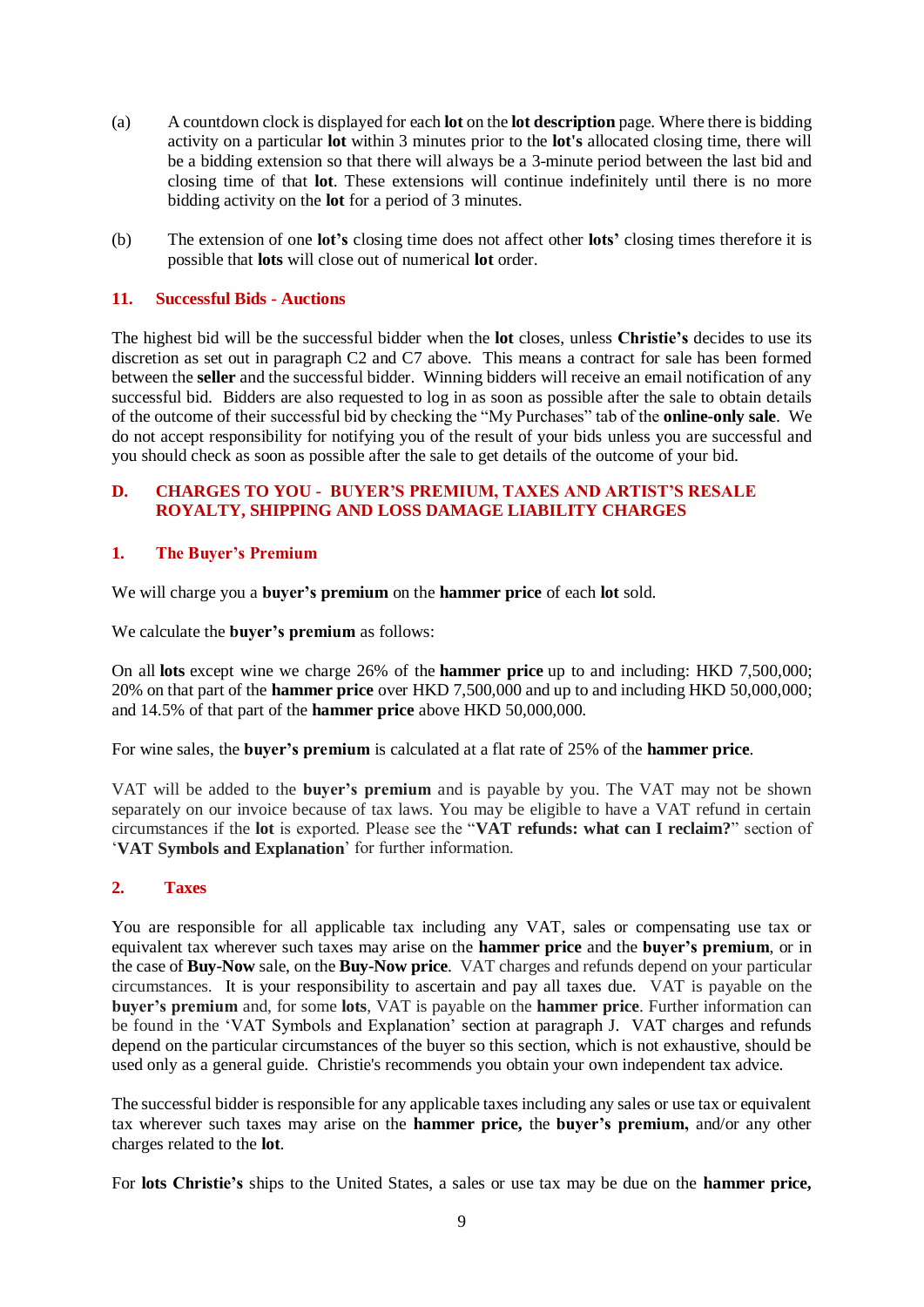**buyer's premium**, and/or any other charges related to the **lot**, regardless of the nationality or citizenship of the successful bidder. Christie's will collect sales tax for lots where legally required. The applicable sales tax rate will be determined based upon the state, county, or locale to which the **lot** will be shipped.

If **Christie's** delivers the **lot** to, or the **lot** is collected by, any framer, restorer or other similar service provider in New York that you have hired, New York law considers the **lot** delivered to the successful bidder in New York and New York sales tax must be imposed regardless of the ultimate destination of the **lot**. In this circumstance, New York sales tax will apply to the lot even if **Christie's** or a common carrier (authorized by **Christie's** that you hire) subsequently delivers the **lot** outside New York.

Successful bidders claiming an exemption from sales tax must provide appropriate documentation to **Christie's** prior to the release of the **lot** or within 90 days after the sale, whichever is earlier. For shipments to those US states for which **Christie's** is not required to collect sales tax, a successful bidder may have a use or similar tax obligation. **Christie's** recommends you consult your own independent tax advisor with any questions.

# **3. Artist's Resale Royalty**

In certain countries, local laws entitle the artist or the artist's estate to a royalty known as 'artist's resale right' when any **lot** created by the artist is sold. We identify these **lots** with the symbol λ in the **Sale Particulars**. If these laws apply to a **lot**, you must pay us an extra amount equal to the royalty (unless the law requires the payment to be made by the **seller**). We will pay the royalty to the appropriate authority on your, or as applicable, the **seller's** behalf. The artist's royalty applies if the **hammer price** of the **lot** is more than: (i) 1,000 Euro if located in the United Kingdom at the time of sale; (ii) 3,000 Euro if located in the Netherlands at the time of sale; or (iii) 750 Euro if located in France at the time of sale, and the total charge for artist's resale right for any **lot** cannot be more than 12,500 Euro. We work out the amount owed as follows:

Royalty for the portion of the **hammer price** (in Euro)

- 4% up to  $50,000$
- 3% between 50,000.01 and 200,000
- 1% between 200,000.01 and 350,000
- 0.50% between 350,000.01 and 500,000
- over 500,000, the lower of 0.25% and 12,500 Euro.

We will work out the artist's resale royalty using the rate of exchange of the European Central Bank on the day of the sale.

# **4. Shipping Charges**

- (a) Our Shipping Cost Calculator will provide you to with an estimate of the cost of shipping your **lot** before you make the purchase. Unless otherwise stated, any shipping charges you will be required to pay will include: (i) international shipping charges from where the **lot** is located to your designated delivery address; and (ii) [loss damage liability \(LDL\)](http://www.christies.com/selling-services/selling-guide/financial-information/#Liability-Terms-Conditions) charges. The shipping charges will not include (i) any applicable local taxes and handling fees; (ii) any customs duty, import tax and any local clearance fees applicable for your country. Unless you elect to collect your **lot** in person, you will pay for the **lot** and the shipping charges in a single checkout.
- (b) It is your responsibility to ascertain and pay any applicable international duties, custom charges, taxes, charges and tariffs owed to the appropriate government entity or that otherwise need to be paid prior to shipment and/or delivery including any third-party charges necessary to facilitate shipment as well as any necessary insurance charges.

# **E. WARRANTIES**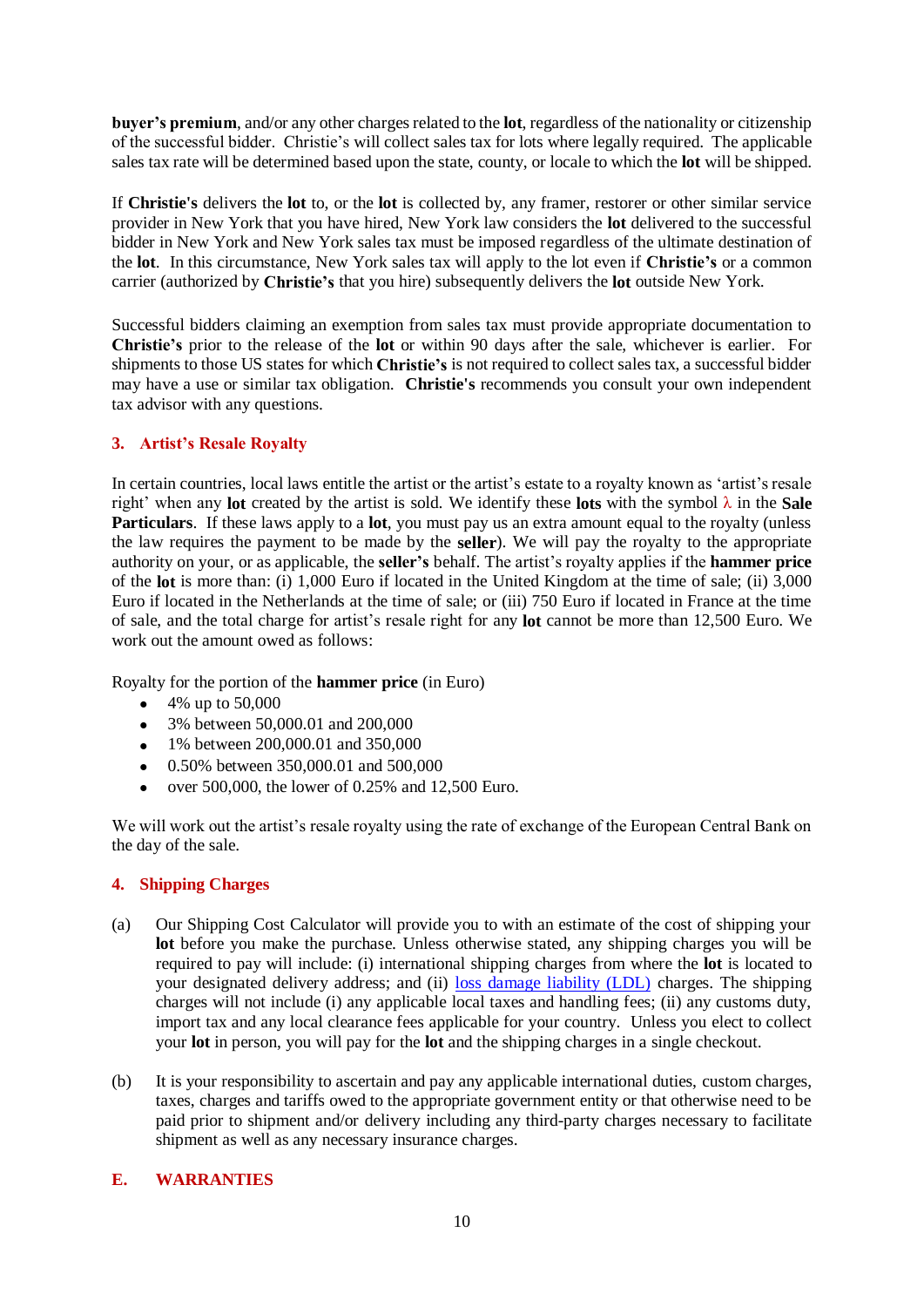## **1. Seller's Warranties**

- (a) For each **lot**, the **seller** gives a **warranty** that the **seller**:
	- (i) is the owner of the **lot** or a joint owner of the **lot** acting with the permission of the other coowners or, if the **seller** is not the owner or joint-owner of the **lot**, has the permission of the owner to sell the **lot**, or the right to do so in law; and
	- (ii) has the right to transfer ownership of the **lot** to the buyer without any restrictions or claims by anyone else.
- (b) If either of the above **warranties** are incorrect, the **seller** shall not have to pay more that the **purchase price** (as described in paragraph F1(b) below) paid by you to us. The **seller** will not be responsible to you for any reasons for loss of profits or business, expected savings, loss of opportunity or interest, costs, **other damages** or expenses. The **seller** gives no **warranty** in relation to any **lot** other than as set out above and, as far as the **seller** is allowed by law, all **warranties** from the **seller** to you, and all other obligations upon the **seller** which may be added to these **Conditions of Sale** by law, are excluded.

## **2. Christie's Authenticity Warranty**

- (a) We warrant that, subject to the terms below, the **lots** in our sales are **authentic** (our "**authenticity warranty**"). If, within five (5) years of the date of the sale, you give us notice that your **lot** is not **authentic**, subject to the terms below, we will refund the **purchase price** paid by you. The meaning of **authentic** can be found in the Glossary at the end of these **Conditions of Sale**. The terms of the **authenticity warranty** are as follows:
	- (i) It will be honored for claims notified within a period of five (5) years from the date of the sale. After such time, we will not be obligated to honour the **authenticity warranty**.
	- (ii) It is given only for information shown in **UPPERCASE type** in the first line of the **lot description** (the "**Heading**"). It does not apply to any information other than in the **Heading** even if shown in **UPPERCASE type**.
	- (iii) The **authenticity warranty** does not apply to any **Heading** or part of a **Heading** which is **Qualified**. **Qualified** means limited by a clarification in a **lot description** or by the use in a **Heading** of one of the terms listed in the section titled **Qualified Headings** in the "Important Notices and Explanation of Cataloguing Practice" forming part of these **Conditions of Sale**. For example, use of the term "ATTRIBUTED TO…" in a **Heading** means that the **lot** is in **Christie's** opinion probably a work by the named artist but no **warranty** is provided that the **lot** is the work of the named artist. Please read the full list of **Qualified Headings** and the full **lot description** before bidding on a **lot** or buying a **lot** using **Buy-Now**.
	- (iv) The **authenticity warranty** applies to the **Heading** as amended by any notice given to you during a sale.
	- (v) The **authenticity warranty** does not apply where scholarship has developed since the auction leading to a change in generally accepted opinion. Further it does not apply if the **Heading** either matched the generally accepted opinion of experts at the date of the sale or drew attention to any conflict of opinion.
	- (vi) The **authenticity warranty** does not apply if the **lot** can only be shown not to be **authentic**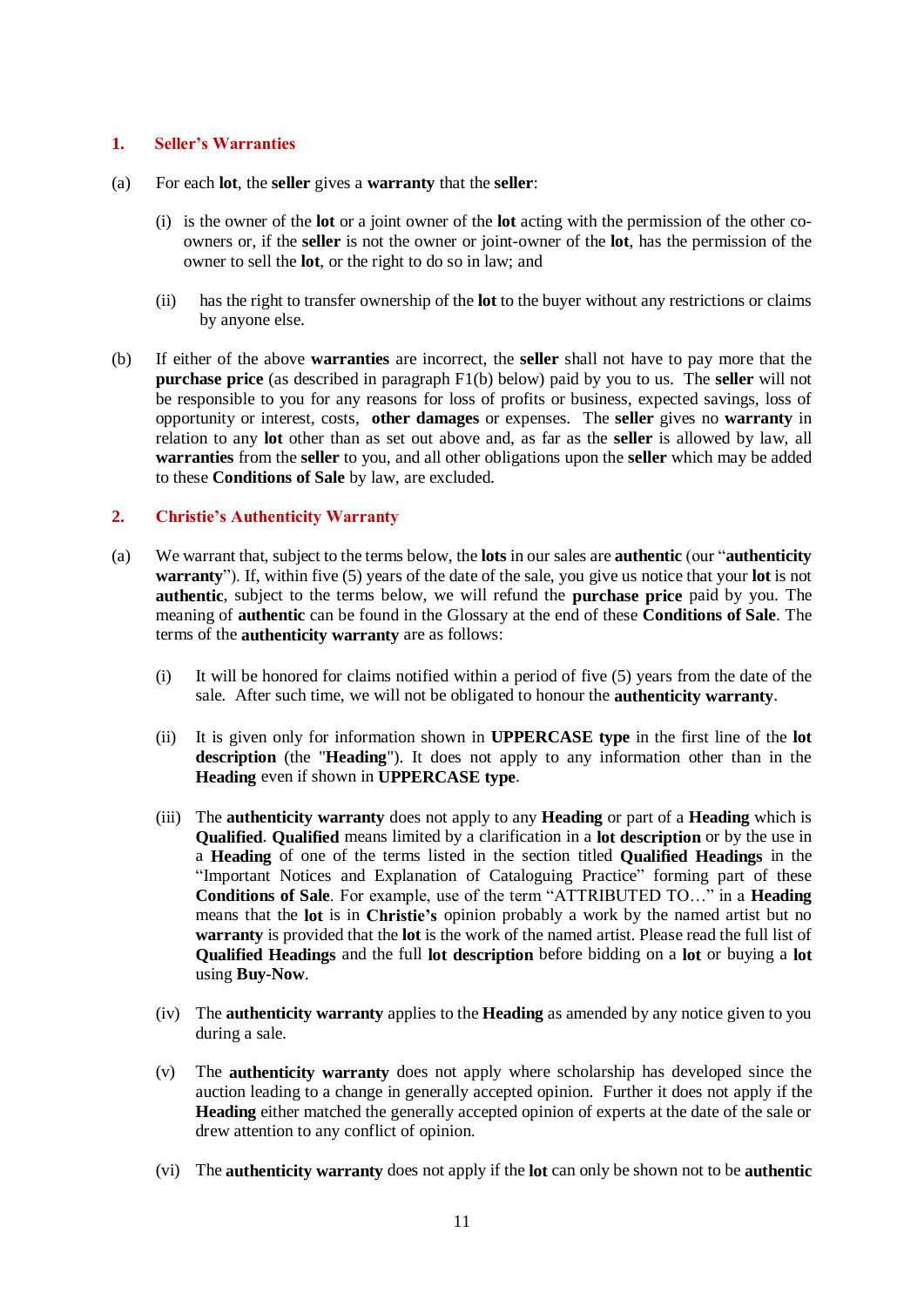by a scientific process which, on the date we published the **Sale Particulars**, was not available or generally accepted for use, or which was unreasonably expensive or impractical, or which was likely to have damaged the **lot**.

- (vii) The benefit of the **authenticity warranty** is only available to the original buyer shown on the invoice for the **lot** issued at the time of the sale and only if on the date of the notice of claim, the original buyer is the full owner of the **lot** and the **lot** is free from any claim, interest or restriction by anyone else. The benefit of this **authenticity warranty** may not be transferred to anyone else.
- (b) In order to claim under the **authenticity warranty**, you must:
	- (i) give us written notice of your claim within 5 years of the date of the auction. We may require full supporting evidence of any claim;
	- (ii) at **Christie's** option, we may require you to obtain the written opinions of two recognised experts in the field of the **lot** mutually agreed by you and us in advance confirming that the **lot** is not **authentic**. If we have any doubts, we reserve the right to obtain additional opinions at our expense; and
	- (iii) return the **lot** at your expense to the place from where it was shipped to you in the **condition** it was in at the time of sale.
- (c) Your only right under this **authenticity warranty** is to cancel the sale and receive a refund of the **purchase price** paid by you to us. We will not, in any circumstances, be required to pay you more than the **purchase price** nor will we be liable for any reason for loss of profits or business, expected savings, loss of opportunity or interest, costs **other damages** or expenses.
- (d) **Books.** Where the **lot** is a book, we give an additional **warranty** for 14 days from the date of the sale that if on collation any **lot** is defective in text or illustration, we will refund your **purchase price**, subject to the following terms. Your only right under this additional **warranty** is to cancel the sale and receive a refund of the **purchase price** paid by you to us. We will not, in any circumstances, be required to pay you more than the **purchase price** nor will we be liable for any **other damages** or expenses.

This additional **warranty** does not apply to:

- (i) the absence of blanks, half titles, tissue guards or advertisements, damage in respect of bindings, stains, spotting, marginal tears or other defects not affecting completeness of the text or illustration;
- (ii) drawings, autographs, letters or manuscripts, signed photographs, music, atlases, maps or periodicals;
- (iii) books not identified by title;
- (iv) **lots** sold without a printed **estimate**;
- (v) books which are described as sold not subject to return; or
- (vi) defects stated in any **condition** report or announced at the time of sale.
- (e) To make a claim under paragraph (d) above, you must give written details of the defect and return the **lot** to the location from which it was shipped to you (or as we direct) in the same **condition** as at the time of sale, within 14 days of the date of the sale.
- (f) **South East Asian Modern and Contemporary Art and Chinese Calligraphy and Painting.** In these categories, the **authenticity warranty** does not apply because current scholarship does not permit the making of definitive statements. Christie's does, however, agree to cancel a sale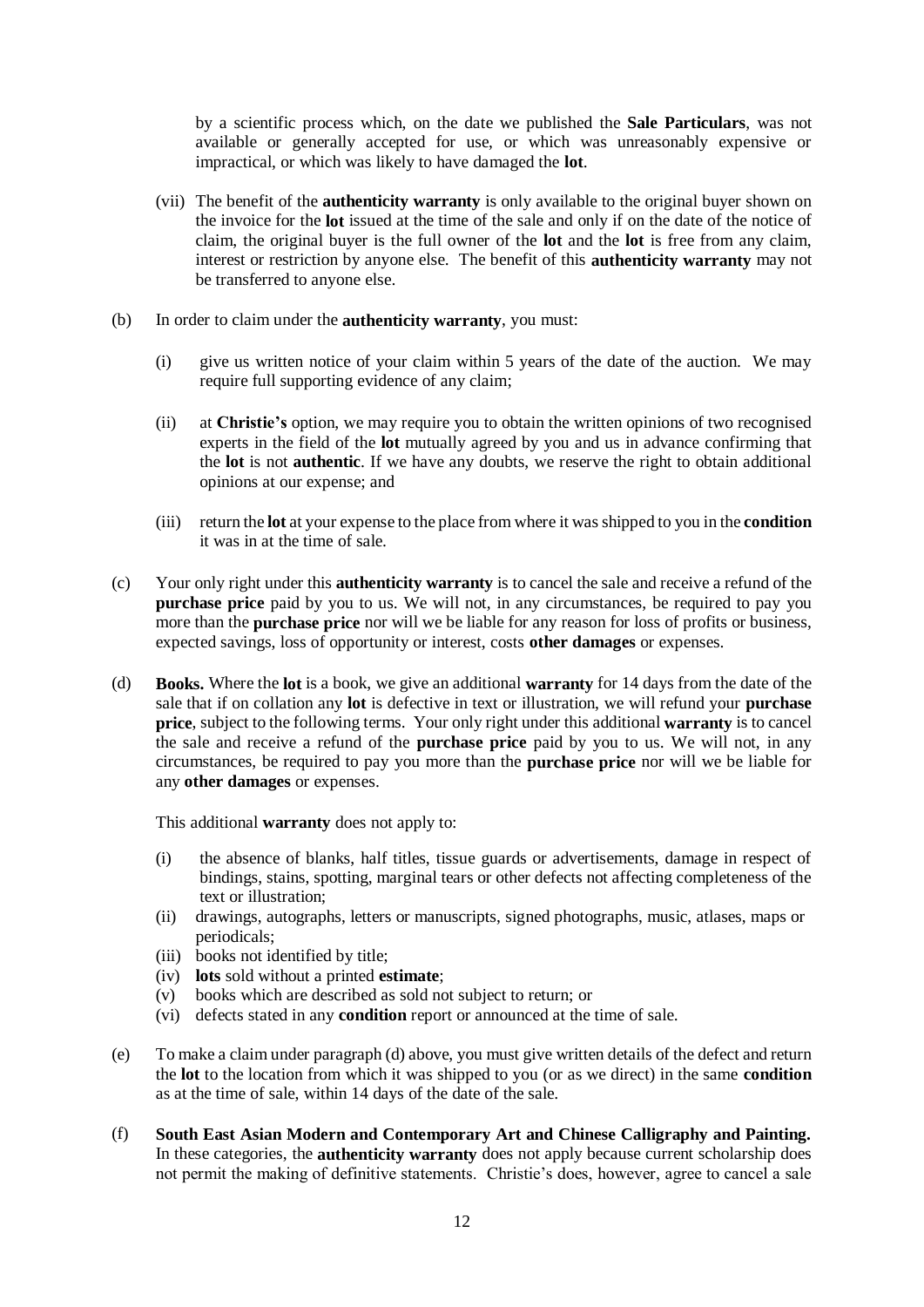in either of these two categories of art where it has been proven the **lot** is a forgery. Christie's will refund to the original buyer the **purchase price** in accordance with the terms of **Christie's authenticity warranty**, provided that the original buyer gives us written notice of the claim within twelve (12) months of the date of the auction. We may require full details and supporting evidence of any such claim. Such evidence must be satisfactory to us that the **lot** is a forgery in accordance with paragraph E2(b)(ii) above and the **lot** must be returned to us in accordance with  $E2(b)(iii)$  above. Paragraphs  $E2(a)(ii)-(vii)$  and (c) also apply to a claim under these categories.

# (g) **Chinese, Japanese and Korean artefacts (excluding Chinese, Japanese and Korean calligraphy, paintings, prints, drawings and jewellery).**

In these categories, paragraph  $E(2(a)(ii)-(v))$  above shall be amended so that where no maker or artist is identified, the authenticity warranty is given not only for the **Heading** but also for information regarding date or period shown in **UPPERCASE type** in the second line of the **catalogue description** (the "**Subheading**"). Accordingly, all references to the **Heading** in paragraph E2(a)(ii)-(v) above shall be read as references to both the **Heading** and the **Subheading**.

# **3. Your Warranties**

- (a) You **warrant** that the funds used for settlement are not connected with any criminal activity, including tax evasion, and you are neither under investigation, nor have you been charged with or convicted of money laundering, terrorist activities or other crimes.
- (b) where you are bidding on behalf of another person, you warrant that:
	- (i) you have conducted appropriate customer due diligence on the ultimate buyer(s) of the **lot(s)** in accordance with all applicable anti-money laundering and sanctions laws, consent to us relying on this due diligence, and you will retain for a period of not less than 5 years the documentation evidencing the due diligence. You will make such documentation promptly available for immediate inspection by an independent third-party auditor upon our written request to do so;
	- (ii) the arrangements between you and the ultimate buyer(s) in relation to the **lot** or otherwise do not, in whole or in part, facilitate tax crimes;
	- (iii) you do not know, and have no reason to suspect, that the funds used for settlement are connected with, the proceeds of any criminal activity, including tax evasion, or that the ultimate buyer(s) are under investigation, or have been charged with or convicted of money laundering, terrorist activities or other crimes.

## **4. Disclaimer of Additional Warranties**

- (a) To the fullest extent permissible under applicable law, **Christie's** and the **seller** disclaim and exclude any and all other **warranties** of any kind relating to the **lots** and the **online-only service**, whether express or implied by statute or common law or otherwise. This disclaimer and exclusion does not affect your rights under the **warranties** in paragraphs E1 and E2.
- (b) We are not responsible to you for any reason (whether for breaking these **Conditions of Sale** or any other matter relating to your purchase of, or bid for, any **lot**) other than in the event of fraud or fraudulent misrepresentation by us or other than as expressly set out in these **Conditions of Sale**.
- (c) We are not responsible to you for any reason to give any representation, **warranty** or guarantee or assume any liability of any kind in respect of any **lot** with regard to merchantability, fitness for a particular purpose, description, size, quality, **condition**, attribution, **authenticity**, rarity, importance, medium, **provenance**, exhibition history, literature, or historical relevance. Except as required by local law, any **warranty** of any kind is excluded by this paragraph.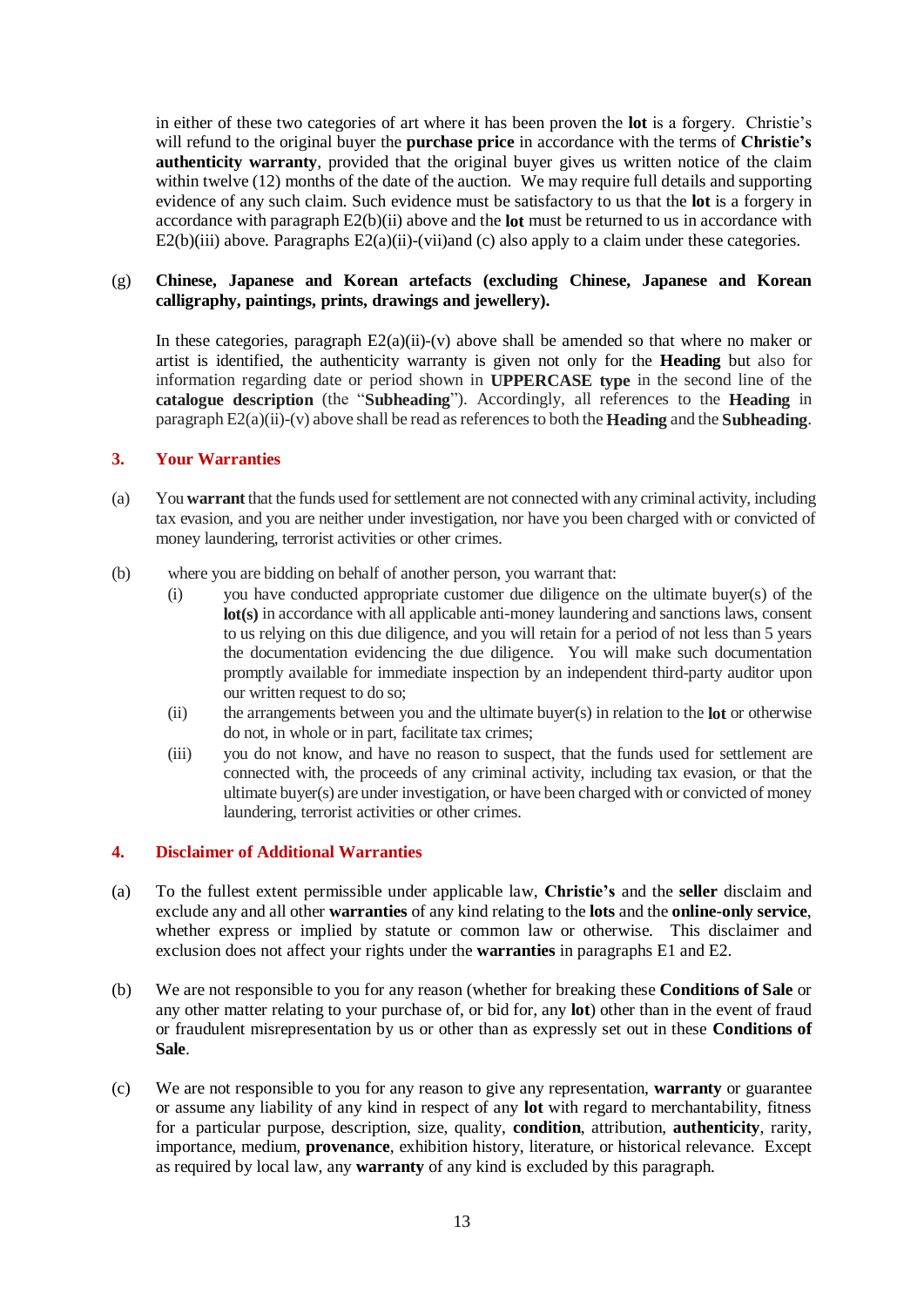- (d) We have no responsibility to any person other than a buyer in connection with the purchase of any **lot**.
- (e) If, in spite of the terms in E3(a) to (d), we are found to be liable to you for any reason, we shall not have to pay more than the **purchase price** paid by you to us. We will not be responsible to you for any reason for any **other damages** or expenses.

# **F. PAYMENT**

## **1. Purchase Price and How to Pay**

- (a) You must pay the **purchase price**:
	- (i) in the case of auctions, no later than 48 hours after the close of the auction, or if later, the time specified in the **Sale Particulars**;
	- (ii) in the case of **Buy-Now** sales, within 15 minutes of adding a **lot** to your basket and completing the payment process within a further period of 10 minutes of starting that process

(both being the "**due date**").

- (b) The **purchase price** is the total of the following amounts:
	- (i) the **hammer price** and the **buyer's premium** (in the case of a sale by auction) OR the **Buy-Now price** (in the case of a **Buy-Now** sale);
	- (ii) any amounts due under paragraph D3 (artist's resale royalty) above;
	- (iii) all shipping and related costs and charges including Loss /Damage [Liability \(LDL\)](http://www.christies.com/selling-services/selling-guide/financial-information/#Liability-Terms-Conditions) charges; and
	- (iv) any applicable duties, goods, sales use, compensating or service tax or VAT.
- (c) We will only accept payment from the registered bidder. Once issued, we cannot change the buyer's name on an invoice or re-issue the invoice in a different name. You must pay immediately even if you want to export the **lot** and need an export license.
- (d) You must pay for a **lot** in the currency of the sale. You must pay for any **lot** bought at **Christie's** via the **online-only sale** by a permitted credit or debit card in your name or by bank transfer. We will only accept debit or credit cards with a MasterCard, Visa, American Express or China Union Pay logo (if the China Union Pay credit card has a Visa or MasterCard logo). If you registered and bid as a company, your company will need to pay for any purchases via a debit or credit card issued to the company account. Partial payment of a **lot**, or payment across multiple debit or credit cards for a single **lot**, will not be allowed. If you purchase multiple **lots**, you may purchase one **lot** with one credit card and another **lot** with a different credit card but you will need to go through two separate check-outs.
- (e) For sales that permit online payment, certain transactions will be ineligible for credit card payment.
- (f) Payment information is collected and processed directly by a third party service provider ("**Payment Service Provider**") and not by **Christie's**. Please see paragraph H8(c) for further details. **Christie's** does not have access to, or retain any credit card information.
- (g) By making a payment online via credit or debit card, you: (i) warrant that you are the cardholder; and (ii) acknowledge that **Christie's** has no liability for your payment not reaching us where, for example payment is refused or declined by your card supplier. It is your responsibility to check with **Christie's** and/or your card supplier that the payment has been accepted.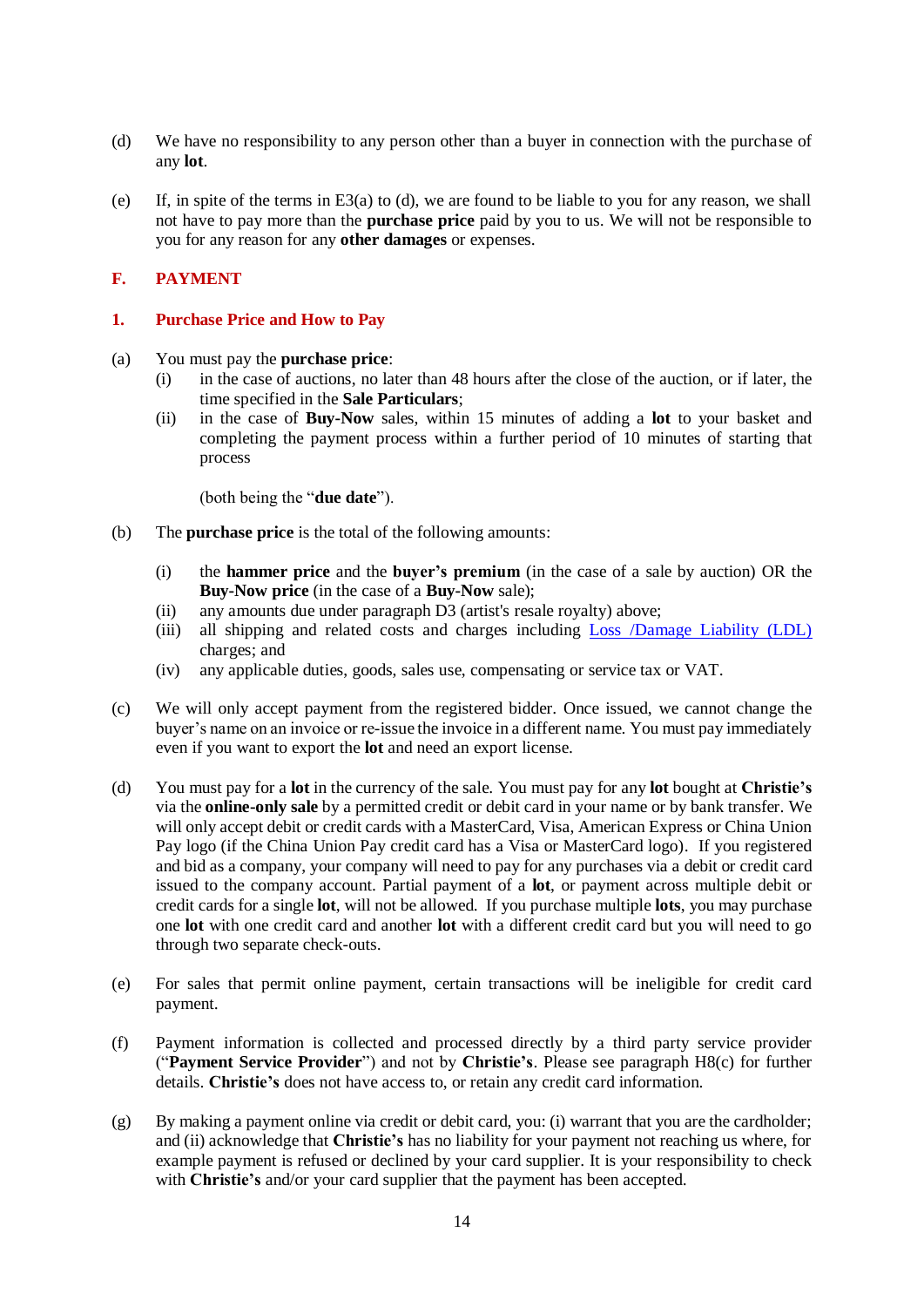(h) Please contact **Christie's** [Client Services](http://www.christies.com/about-us/contact/client-services/) for any questions relating to payments.

# **2. Payment Method - Credit Card Charges**

Please note that if you pay for your purchase using a credit card issued outside the region of the sale, depending on the type of card and account you hold, the payment may incur a cross-border transaction fee. If you think this may apply to you, please check with your card supplier before proceeding to check-out.

# **3. Transferring Ownership to You**

You will not own the **lot** and ownership of the **lot** will not pass to you until: (i) we have confirmed that you have met all bidder identification and registration procedures; and (ii) we have received full, clear and undisputed payment of all amounts due, even in circumstances where we have released the **lot** to you.

# **4. Transferring risk to you**

- (a) The risk in and responsibility for the **lot** will transfer to you from whichever is the earlier of the following:
	- (i) when the **lot** comes into your physical possession or that of any person or carrier you authorise to take possession of the **lot**; or
	- (ii) when you collect the **lot** if collection is permitted (the **Sale Particulars** will state if collection is allowed).
- (b) The **lot** is at your risk if you choose to exercise any right you may have to cancel the contract for the purchase of the **lot** and you are responsible for insuring the **lot** against loss or damage until it is returned to us.

## **5. What happens if you do not pay**

- (a) If you fail to pay us the **purchase price** in full by the **due date**, we will be entitled to do one or more of the following (as well as enforcing our right under paragraph F6 and any other rights or remedies we have by law):
	- (i) We can charge you interest from the **due date** at a rate of 5% a year above the UK Lloyds Bank base rate from time to time on the unpaid amount due;
	- (ii) We can cancel the sale of the **lot**. If we do this, we may sell the **lot** again, publicly or privately on such terms we shall think necessary or appropriate, in which case you must pay us any shortfall between the **purchase price** and the proceeds from the resale. You must also pay all costs, expenses, losses, damages and legal fees we have to pay or may suffer and any shortfall in the seller's commission on the resale;
	- (iii) We can pay the **seller** an amount up to the net proceeds payable in respect of the amount bid by you in which case you acknowledge and understand that **Christie's** will have all of the rights of the **seller** to pursue you for such amounts;
	- (iv) We can hold you legally responsible for the **purchase price** and may begin legal proceedings to recover it together with any late-payment interest, legal fees and costs as far as we are allowed by law;
	- (v) We can take what you owe us from any amounts which we or any company in the **Christie's Group** may owe you (including any deposit or other part-payment which you have paid to us):
	- (vi) We can at our sole option reveal your identity and contact details to the **seller**;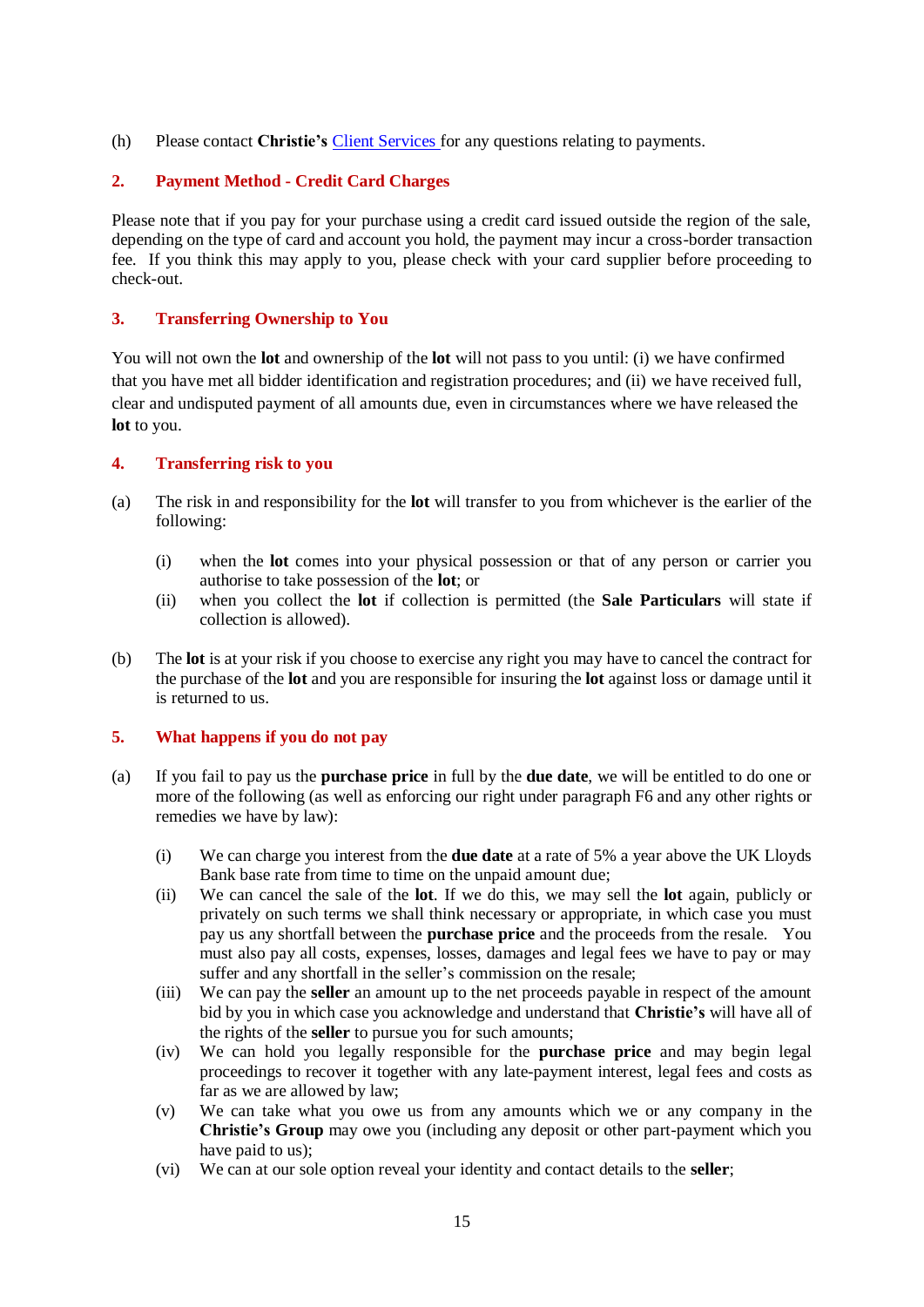- (vii) We can reject at any future sale any bids made by or on behalf of you or to obtain a deposit from you before accepting your bids;
- (viii) We can exercise all the rights and remedies of a person holding security over any property in our possession owned by you, whether by way of pledge, security interest or in any other way as permitted by the law of the place where such property is located. You will be deemed to have granted such security to us and we may retain such property as collateral security for your obligations to us; and
- (ix) We can take any other action we see necessary or appropriate.
- (b) If you owe money to us or to another **Christie's Group** company, as well as the rights set out above, we can use any amount you do pay, including any deposit or other partial-payment you have made to us, or which we owe you, to pay off any amount you owe to us or another **Christie's Group** company for any transaction.
- (c) If you make payment in full after the **due date** and we choose in our sole discretion to accept such payment, we may charge you additional storage costs in accordance with paragraph F7 below.

# **6. Keeping your Property**

If you owe money to us or to another **Christie's Group** company, as well as the rights set out in paragraph F5 above, we can use or deal with any of your property we hold or which is held by another **Christie's Group** company in any way we are allowed to by law. We will only release this property to you after you pay us or the relevant **Christie's Group** company in full for what you owe. However, if we choose, we can also sell your property in any way we think appropriate. We will use the proceeds of the sale against any amounts you owe us and we will pay any amount left from that sale to you. If there is a shortfall, you must pay us any difference between the amount we have received from the sale and the amount you owe us.

## **7. Storage**

- (a) Provided that your purchased **lots** are paid for in full and clear funds by the payment deadline, **Christie's** will store your purchased **lots** free of charge until shipment, at which time the purchases will be shipped at your expense in accordance with paragraph G below.
- (b) **Christie's** reserves the right in its sole discretion to either ship your **lot** to you at your expense or charge storage fees on non-collected property following 90 days of receipt of payment by **Christie's** if: (i) full and clear payment for your purchases has not been made in funds cleared by the payment deadline; (ii) we have permitted payment of your **lot** after the **due date**; or (iii) collection of your **lot** is permitted and you do not collect it within the period agreed.
- (c) Please note that if collection of your **lot** is permitted and you fail to collect it within the period agreed by us, we reserve the right to move your **lot** to one of our other storage facilities.

## **G. TRANSPORT AND SHIPPING**

## **1. Transport and Shipping**

(a) If you choose to have **Christie's** arrange the shipping of your lot, then unless otherwise explicitly agreed by us or unless the **lot** purchased by you requires a special permit such as a CITES permit (in which case shipment may be delayed), we will endeavor to ship your **lot** to the delivery address you provide at registration no later than 30 days from receipt of full and clear payment for your **lot** and the shipping charges.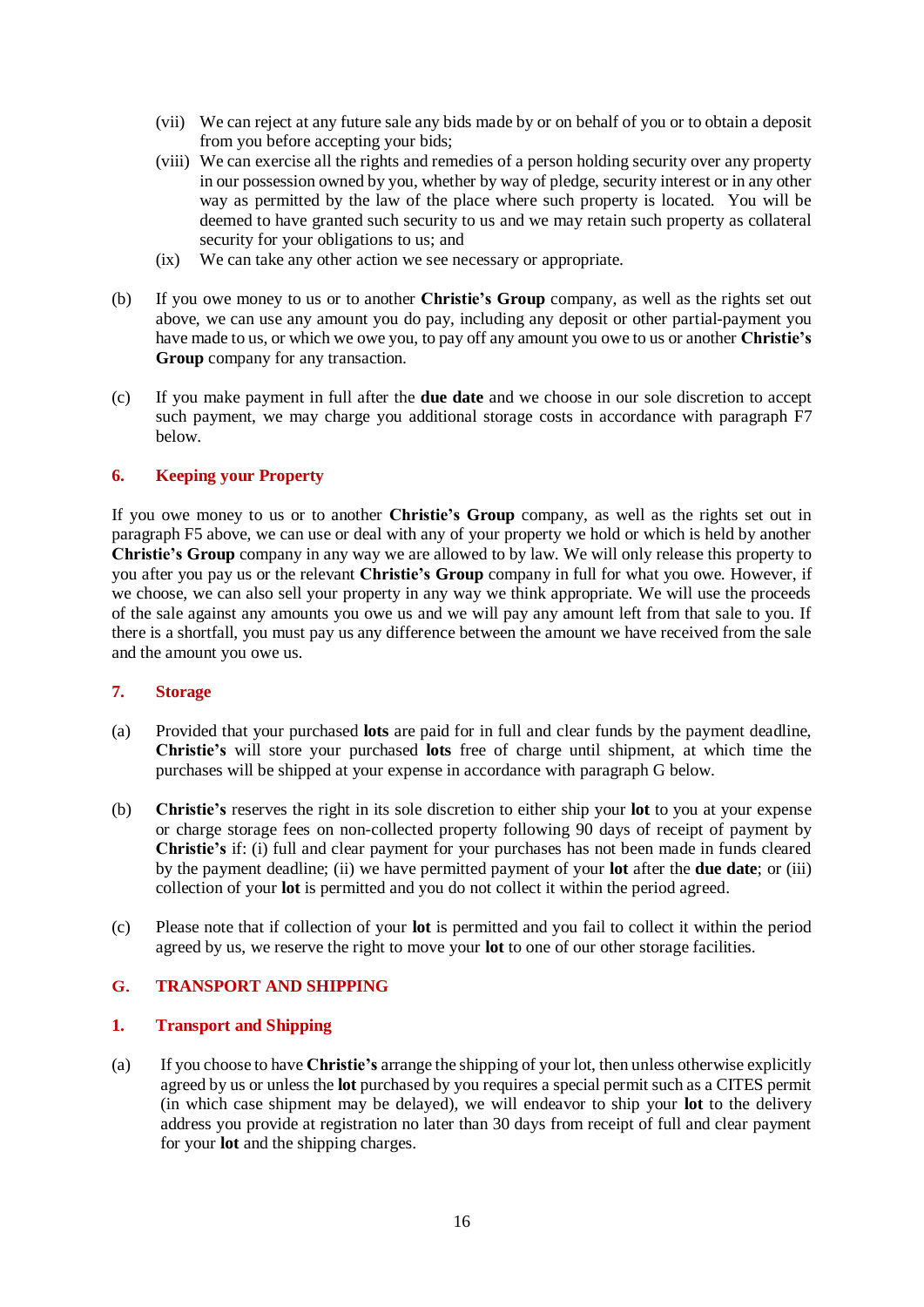- (b) You must ensure that you provide a valid delivery address at registration for all lots to be shipped. Except in very limited circumstances, we will only ship to the registered address on your account which you provide at the time of registration. Purchases cannot be delivered to P.O. boxes. Our shipping partners will only operate a curb-side/ground floor delivery, unless otherwise agreed with you. You are responsible for paying any shipping charges if the lot is returned to the seller/Christie's due to your failure to provide a valid delivery address, or pay any duty, import taxes and/or customs processing fees, or the lack of a recipient to sign and accept delivery where necessary. You will be responsible for any and all shipping expenses, including costs, packing and handling, loss/ [damage liability \(LDL\)](http://www.christies.com/selling-services/selling-guide/financial-information/#Liability-Terms-Conditions) fees as specified in the Sale Particulars. Although we shall use reasonable efforts to take care when handling, packing and facilitating any shipment of a purchased lot, Christie's is not responsible for any acts or omissions of any third party retained for these purposes, including, without limitation, any packing, shipping or delivery of purchased lots. Similarly, where we may suggest any third party handler, packer or carrier if so requested, we do not accept liability for their acts, omissions or neglect and you agree to release us from any such liability.
- (c) Subject to paragraph G5 below, **Christie's** will obtain any special permits required for the export or import of the product and is the "Exporter of Record". As the recipient of the package, you are the "Importer of Record" and you must appoint a shipper as your agent to manage all import and customs clearance procedures and to ensure that customs duties and taxes are paid to the relevant customs and tax authorities in your country.
- (d) Our shipping partners may contact you directly with communications necessary to deliver your **lot** or to make arrangements for pick-up if you need to return a **lot**.
- (e) Shipping is currently not possible to Cuba, Iran, North Korea, Sudan or Syria and any other country subject to US or international embargoes. In addition, shipping to certain countries such as Mainland China and India will require a bespoke shipping service. If the country you wish to ship to is unavailable or if you have questions generally about international shipping, [click here.](https://onlineonly.christies.com/contact-us)
- (f) For **lots** being exported from the US, you expressly agree not to divert, reship or forward any part of a shipment: (i) to any country which the US Department of the Treasury, Office of Foreign Assets Control (OFAC) has designated as supporting international terrorism (currently Cuba, Iran, North Korea, Sudan, and Syria); or (ii) to any individual or entity named in: the OFAC list of [Specially Designated Nationals and Blocked Persons;](http://www.treasury.gov/resource-center/sanctions/SDN-List/Pages/default.aspx) or any of the lists maintained by the US Department of Commerce Bureau of Industry and Security - the [Denied Persons List,](http://www.bis.doc.gov/index.php/the-denied-persons-list) the [Entity List,](http://www.bis.doc.gov/index.php/policy-guidance/lists-of-parties-of-concern/entity-list) or the [Unverified List;](http://www.bis.doc.gov/index.php/policy-guidance/lists-of-parties-of-concern/unverified-list) or any of the lists maintained by the US Department of State - the [Debarred Parties List](http://pmddtc.state.gov/compliance/debar.html) or the [Proliferators List.](http://www.treasury.gov/resource-center/sanctions/Programs/Documents/wmd.pdf)
- (g) If you have any questions about international shipping in general, or about a specific shipment of **Christie's** products, please contact **Christie's** [Client Services.](http://www.christies.com/about-us/contact/client-services/)
- (h) If you choose to collect your purchase(s) in person from **Christie's**, you should email **Christie's** [Client Services](http://www.christies.com/about-us/contact/client-services/) beforehand to schedule your collection at least 48 hours in advance and secure any relevant forms. Payment must be made online prior to collection. If you wish to send someone to collect your purchase(s) on your behalf, you will need to complete a Letter of Authorization and send it to **Christie's** [Client Services](http://www.christies.com/about-us/contact/client-services/) prior to collection. Your representative will be required to present a valid picture ID at the time of collection, such as a driver's license or passport.

## **2. Customs Duty and Tax**

(a) Customs duty and import tax are specific to a particular country. Customs authorities in each country calculate duty and tax based on a number of factors, including: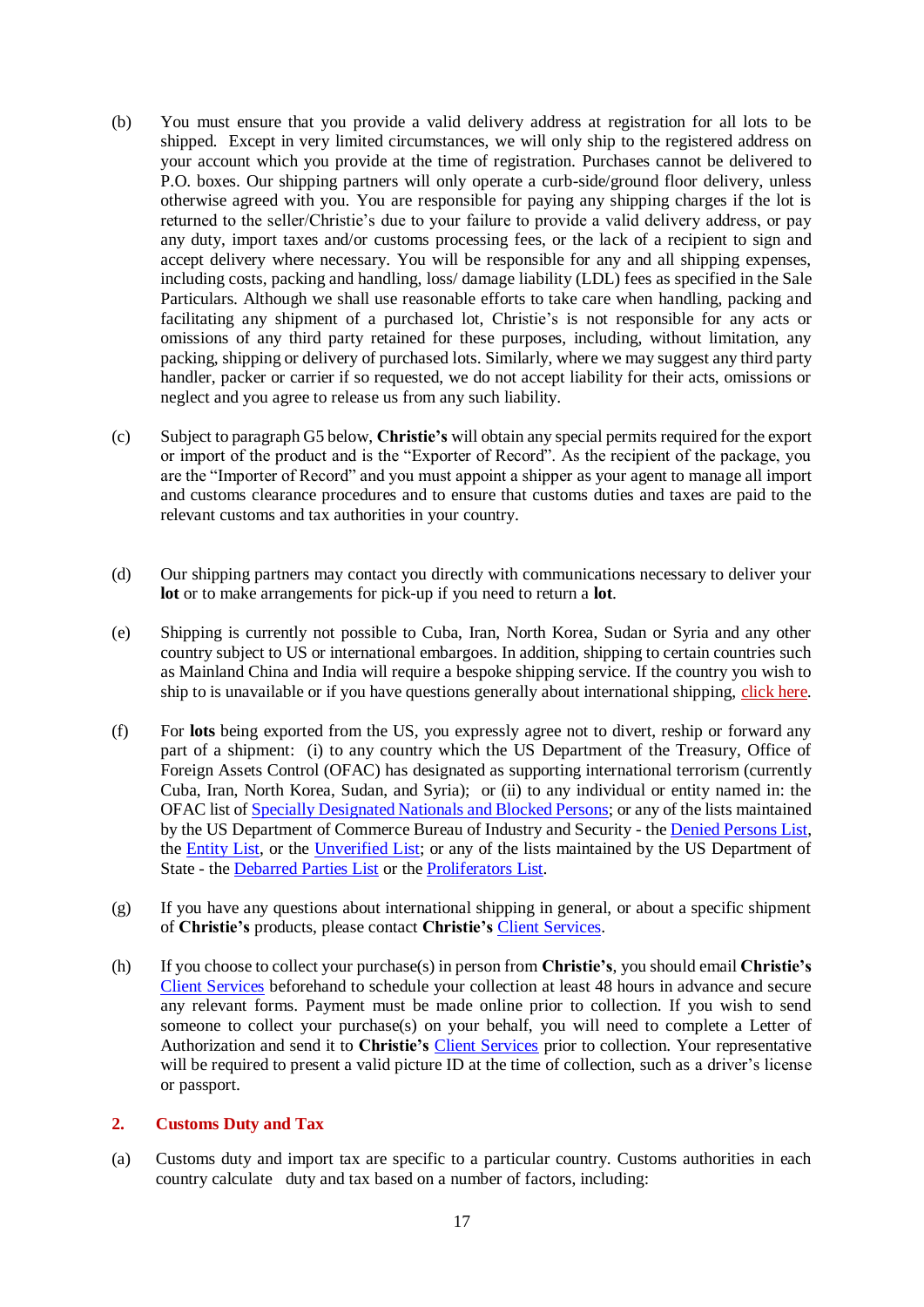- (i) the category in which the **lot** is classified in the international Harmonized Code (HS) system;
- (ii) the value of the **lot** (the price you paid);
- (iii) for most countries, duty is calculated on a "CIF" basis (meaning Cost, Insurance and Freight), so the shipping charge you pay will also be factored in to the calculation of the duty you will pay.
- (b) It is your responsibility to ascertain and pay any applicable international duties, custom charges, taxes, charges and tariffs owed to the appropriate government entity or that otherwise need to be paid prior to shipment and/or delivery including any third-party charges necessary to facilitate shipment.

# **3. Delivery Times**

Where required, your purchases will be shipped via international air. Delivery time depends on a number of variables, and there may be delays such as bad weather affecting air transport, or a package being held for inspection by customs. Neither **Christie's** nor its shipping partners are liable for any delays in international transportation or customs clearance. Shipments can be delivered directly to most addresses, however in certain remote areas you may need to pick up your package from the closest service point of our nominated shipping partner.

## **4. Loss or Damage during Shipment**

- (a) Be sure to check the details of your purchase carefully on receipt and check the contents of the package(s) promptly upon receipt. If you have a problem with the **lot**, contact **Christie's** [Client](http://www.christies.com/about-us/contact/client-services/)  [Services.](http://www.christies.com/about-us/contact/client-services/)
- (b) On rare occasions, a package may be lost or the contents damaged during international shipment no matter how carefully it is handled. If your package is lost or damaged in international transit, you will need to submit a claim within 14 days of the date of delivery, or within 14 days of the date you received confirmation that it was lost. To make a claim, contact **Christie's** [Client](http://www.christies.com/about-us/contact/client-services/)  [Services.](http://www.christies.com/about-us/contact/client-services/)

## **5. Limitations to Export and Import**

(a) **Import/export licenses or other permits.** Certain **lots** sold may be affected by laws on exports from the country in which it is sold and the import restrictions of other countries. Many countries require a declaration of export for property leaving the country and/or an import declaration on entry of property into the country. Obtaining the necessary permits and/or licenses may result in additional costs and subsequent delays. Local laws may prevent you from importing a **lot** or may prevent you selling a **lot** in the country you import it into. Unless otherwise agreed by us in writing, the fact that you may need to apply for an import and/or export license or some other permit and/or license for shipment may result in additional time to process at an additional cost and does not affect your obligation to make payment on the payment **due date** nor our right to charge interest or storage charges on late payment. A delay in obtaining required permits or licenses shall not justify a rescission of any sale nor a delay in making full payment for the **lot**, and we shall not be obliged to refund any interest or other expenses incurred by you. Local laws may prohibit the import or export of some property and/or may prohibit the resale of some property in the country of importation. It is your responsibility to check if **lots** may be imported into and/or transported to the specified delivery location and plan for additional time to apply for and receive the appropriate permits and/or licenses. No such restriction or delays associated with processing shipments shall justify the rescission of any sale or delay in making full payment for the **lot**.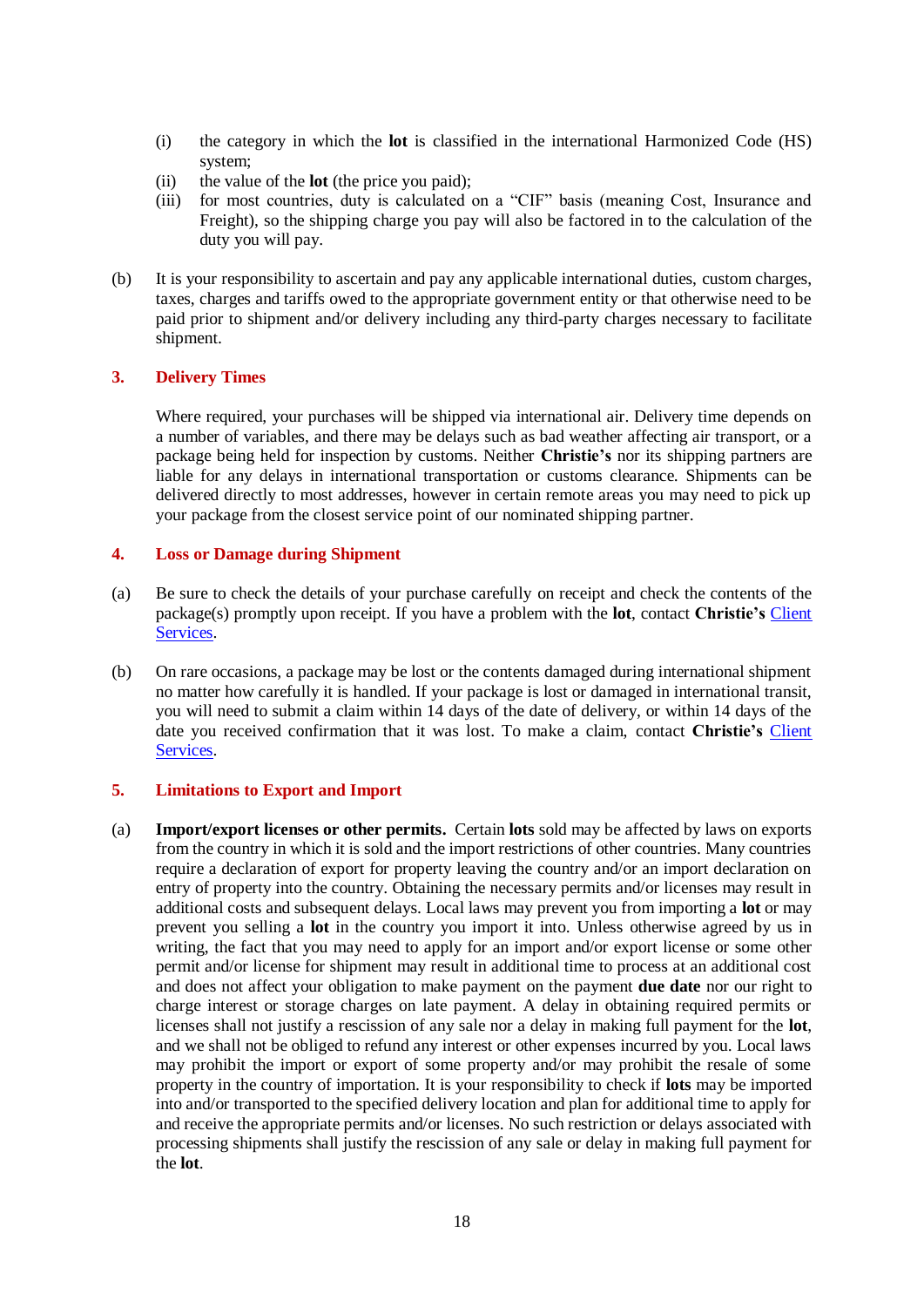- (b) You alone are responsible for getting advice about and meeting the requirements of any laws or regulations which apply to exporting or importing any **lot** prior to bidding or for **Buy-Now lots**, prior to purchasing. If you are refused a license or there is a delay in getting one, you must still pay us in full for the **lot**. We may be able to help you apply for the appropriate licenses if you ask us to and pay our fee for doing so, however we cannot guarantee that you will get one. For more information, contact **Christie's** [Client Services.](http://www.christies.com/about-us/contact/client-services/)
- (c) **Lots made of protected species. Lots** made of or including (regardless of the percentage) endangered and other protected species of wildlife are marked with the symbol **~** in the **Sale Particulars**. This material includes, among other things, crocodile, alligator and ostrich skins. You should check the relevant customs laws and regulations before bidding on or for **Buy-Now lots**, prior to purchasing any **lot** containing wildlife material if you plan to import the **lot** into another country. Several countries refuse to allow you to import property containing these materials, and some other countries require a licence from the relevant regulatory agencies in the countries of exportation as well as importation. In some cases, the **lot** can only be shipped with an independent scientific confirmation of species and/or age and you will need to obtain these at your own cost. We will not be obliged to cancel your purchase and refund the **purchase price** if your lot may not be exported, imported or it is seized for any reason by a government authority. It is your responsibility to determine and satisfy the requirements of any applicable laws or regulations relating to the export or import of property containing such protected or regulated material.
- (d) **Property of Iranian origin.** Some countries prohibit or restrict the purchase and/or import of Iranian-origin "works of conventional craftsmanship" (works that are not by a recognized artist and/or that have a function, for example: bowls, ewers, tiles, ornamental boxes). For example, the US prohibits the import of this type of property and its purchase by US persons (wherever located). Other countries, such as Canada, only permit the import of this property in certain circumstances. As a convenience to our buyers, **Christie's** indicates under the title of a **lot** if the **lot** originates from Iran (Persia). It is your responsibility to ensure you do not bid on or import a **lot** in contravention of the sanctions or trade embargoes that apply to you.
- (e) **Gold.** Gold of less than 18ct does not qualify in all countries as 'gold' and may be refused import into those countries as 'gold'.
- (f) **Watches.** Many of the watches offered for sale in the **Sale Particulars** are pictured with straps made of endangered or protected animal materials such as alligator or crocodile. These **lots** are marked with the symbol ψ in the **Sale Particulars**. These endangered species straps are shown for display purposes only and are not for sale. **Christie's** will remove and retain the strap prior to shipment from the sale site. At some sale sites, **Christie's** may, at its discretion, make the displayed endangered species strap available to the buyer of the **lot** free of charge if collected in person from the sale site within one (1) year of the date of the sale. Please check with the department for details on a particular **lot**.
- (g) **Handbags.** Where used in an **online-only sale**, the term "hardware" refers to the metallic parts of the handbag, such as the buckle hardware, base studs, lock and keys and/or strap, which are plated with a coloured finish (e.g. gold, silver, palladium). The terms "Gold Hardware", "Silver Hardware", "Palladium Hardware" etc. refer to the tone or color of the hardware and not the actual material used. If the handbag incorporates solid metal hardware this will be referenced in the **Sale Particulars**.
- (h) Please note that **lots** are marked with a symbol as a convenience to you, but we do not accept liability for errors or for failing to mark **lots**.

# **H. OTHER IMPORTANT TERMS**

**1. Our Liability to you**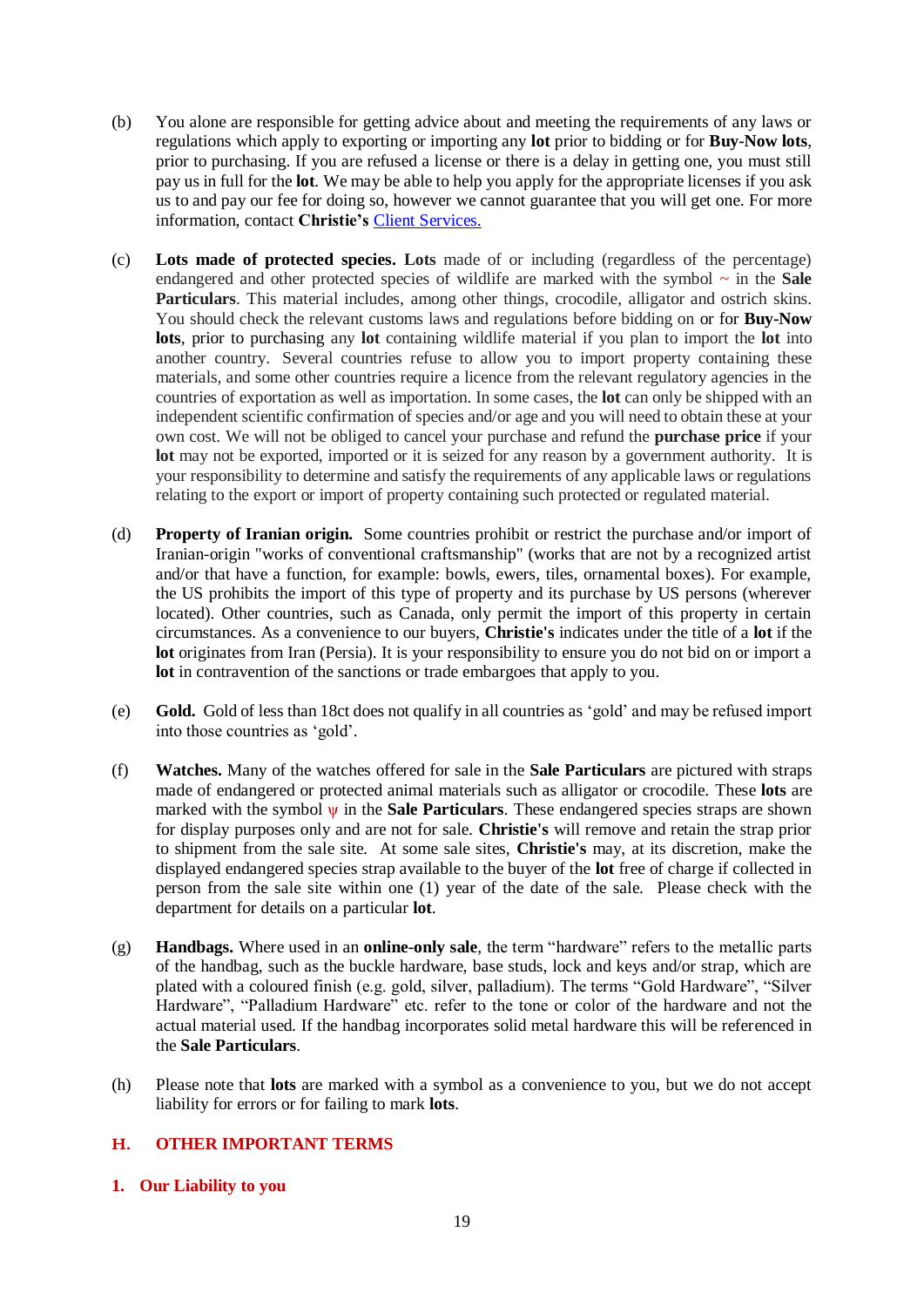- (a) We give no **warranty** in relation to any statement made, or information given, by us or by our representatives or employees about any **lot** other than as set out in the **authenticity warranty**  and as far as we are allowed by law, all **warranties** and other terms which may be added to these **Conditions of Sale** by law are excluded. The **seller's warranties** in paragraph E1 or in relation to any terms which are implied into contracts by law are their own and we do not have any liability to you in relation to those **warranties**.
- (b) We:
	- (i) are not responsible to you for any reason (whether for breaking these **Conditions of Sale** or any other matter relating to your purchase of, or bid for, any **lot**) other than in the event of fraud or fraudulent misrepresentation by us or other than as expressly set out in these **Conditions of Sale**; or
	- (ii) do not give any representation, **warranty** or guarantee or assume any liability of any kind in respect of any **lot** with regard to merchantability, fitness for a particular purpose, description, size, quality, **condition**, attribution, **authenticity**, rarity, importance, medium, **provenance**, exhibition history, literature, or historical relevance. Except as required by local law, any **warranty** of any kind is excluded by this paragraph.
- (c) Please be aware that our absentee bidding service (as set out in paragraph C4), **condition** reports, and currency converter are free services and we are not responsible to you for any error (human or otherwise), omission or breakdown in these services.
- (d) We have no responsibility to any person other than a buyer in connection with the purchase of any **lot**.
- (e) If, in spite of the terms in paragraphs (a) to (d) above, we are found to be liable to you for any reason, we shall not have to pay more than the **purchase price** paid by you to us. We will not be responsible to you for loss of profits or business, expected savings, loss of opportunity or interest, costs or for any reason for **other damages**.

# **2. Events outside the control of Christie's or the Seller**

Neither we, you, nor the **seller** will be responsible for any failure to meet any obligation which we, you or the **seller** has under these **Conditions of Sale** or under the **Sale Particulars** which is caused by circumstances beyond our, your or the **seller**'s reasonable control. This includes, but is not limited to strikes, lock-outs, fire, flood, natural disasters, war, armed conflict, terrorist attack and nuclear and chemical contamination.

## **3. Our ability to cancel**

In addition to the other rights of cancellation contained in these **Conditions of Sale**, we can cancel a sale of a **lot** if (i) any of your warranties in paragraph E3 are not correct; (ii) we reasonably believe that completing the transaction is or may be unlawful or (iii) we reasonably believe that the sale places us or the **seller** under any liability to anyone else or may damage our reputation.

# **4. Copyright**

We own the copyright in all images, illustrations and written material produced by or for us relating to a **lot** (including the contents of our **Sale Particulars**). You cannot use them without our prior written permission. We do not offer any guarantee that you will gain any copyright or other reproduction rights to the **lot**.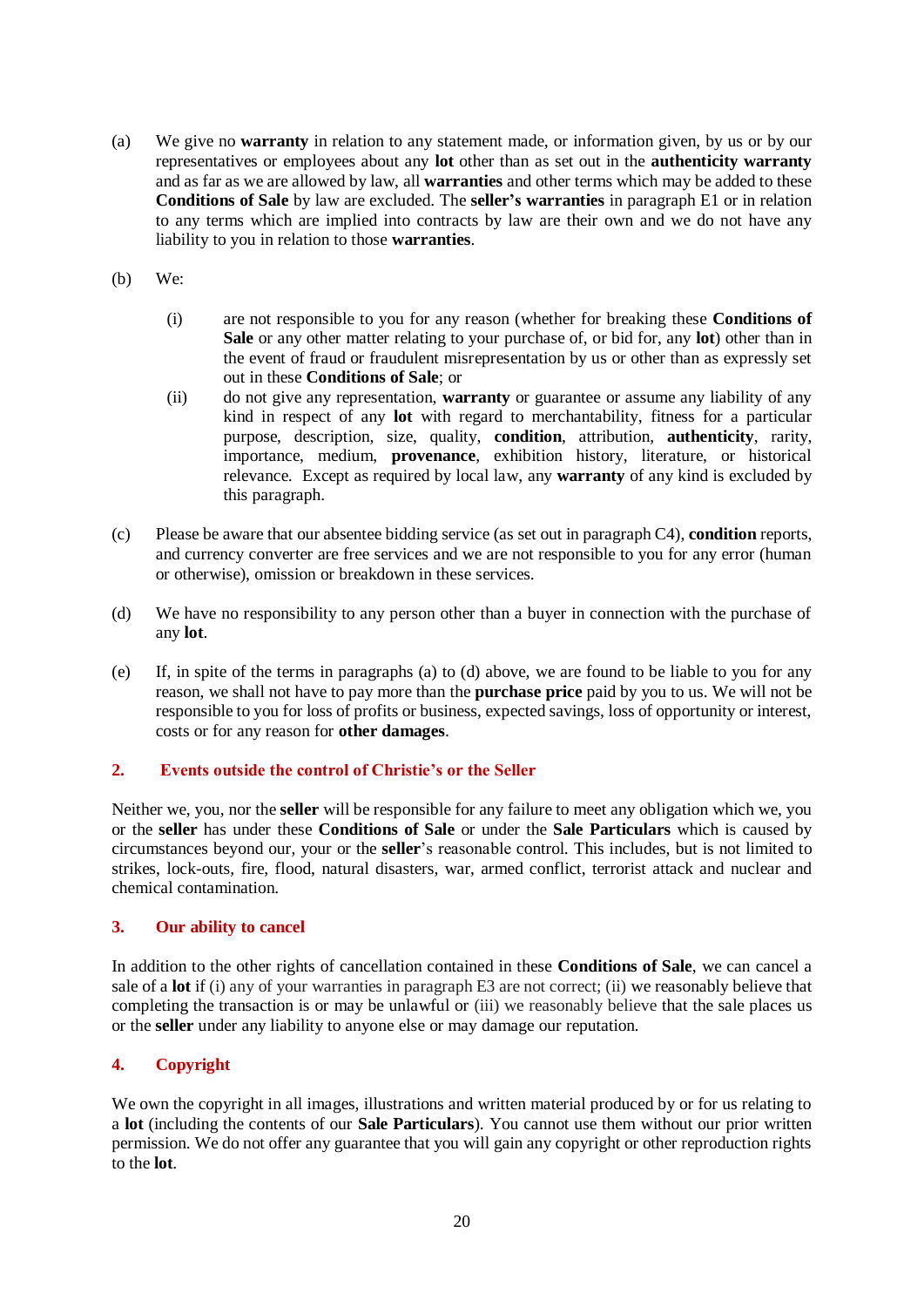# **5. Enforcing these Conditions of Sale**

If a court finds that any part of these **Conditions of Sale** are not valid, or is illegal or impossible to enforce, that part of these **Conditions of Sale** will be treated as being deleted, and the rest of these **Conditions of Sale** will not be affected.

# **6. Transferring your Rights and Responsibilities**

You may not grant a security over or transfer your rights or responsibilities under these **Conditions of Sale** on the contract of sale unless we have given our written permission. These **Conditions of Sale** will be binding on your successors, estate and anyone who takes over your rights and responsibilities.

# **7. Translations**

If we have provided a translation of these **Conditions of Sale**, we will use this original version in English in deciding any issues or disputes which arise under these **Conditions of Sale**.

# **8. Personal information, Privacy and Data Protection**

- (a) We will hold and process your personal information and may pass it to another **Christie's Group**  company for use as described in, and in line with our privacy notice: <http://www.christies.com/about-us/contact/privacy/> and if you are a resident of California you can see a copy of our California Consumer Privacy Act statement at [https://www.christies.com/about-us/contact/ccpa.](https://www.christies.com/about-us/contact/ccpa)
- (b) In order to get your purchase shipped internationally to you, we provide certain personal information about you to our nominated shippers, including your name, delivery address, phone number, the product(s) you buy from **Christie's**, the price you pay for the **lot**(s), and the weight and dimensions of the package. Our shippers will treat this information as private and confidential and will only use it for the purpose of providing international shipping and any customs clearance services you request from them in order to deliver your **lots** to you. Information about the packages being shipped to you will be provided to the necessary authorities for purposes of export, import, duty, tax, and security screening. The information may include your name, delivery address, description of the goods, their value, the number of pieces, and the weight of the package. This information is required by law and regulations applicable in the countries from where and to where packages are transported. Our shipping partners are committed to responsible data management, comply with applicable data protection legislation, and employ industry standard practices to protect the security of your data, which may be stored and processed in the UK, the US, and other countries.
- (c) Card and other payment information is collected and processed directly by a third party service provider ("**Payment Service Provider**") and not by **Christie's**. We provide the following information to the Payment Service Provider to enable payment to be processed: (i) name; (ii) billing address; and (iii) transaction amount. The Payment Service Provider may undertake fraud prevention reviews prior to processing any payment or as part of the payment process. Payment specific information which is submitted to the Payment Service Provider is processed on PCI compliant secure servers. The information submitted and used for processing payments is as below:
	- Name and contact details including shipping and billing addresses
	- Credit or Debit Card information
	- Total transaction value
	- Your IP Address from which you are checking out from
- (d) **Christie's** does not have access to, or retain any credit card or other payment information details.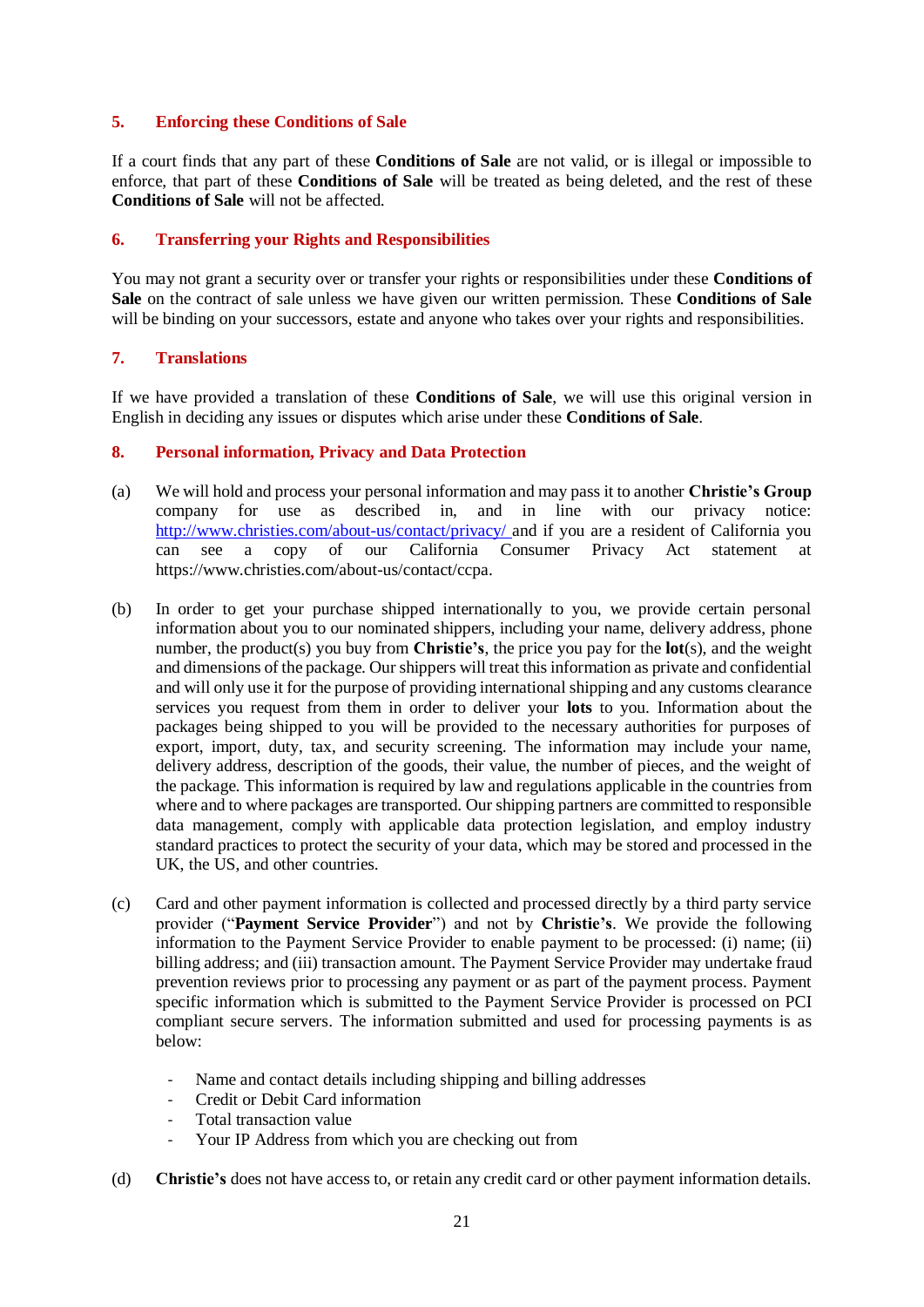# **9. Waiver**

No failure or delay to exercise any right or remedy provided under these **Conditions of Sale** shall constitute a waiver of that or any other right or remedy, nor shall it prevent or restrict the further exercise of that or any other right or remedy. No single or partial exercise of such right or remedy shall prevent or restrict the further exercise of that or any other right or remedy.

# **10. Law and Disputes**

These **Conditions of Sale** and any claims arising in connection with these **Conditions of Sale** or any other rights you may have relating to the purchase of a lot shall be governed by and enforced pursuant to the laws of Hong Kong. Before either we or you start any court proceedings (except where we need to start proceedings to recover outstanding payments and in the limited circumstances where the dispute, controversy or claim is related to a lawsuit brought by a third party and this dispute could be joined to that proceeding) and if we both agree, we shall each attempt to settle the dispute by mediation following the mediation procedure of the Hong Kong International Arbitration Centre ("**HKIAC**") with a mediator affiliated with HKIAC and mutually acceptable to each of us. If the dispute is not settled by mediation, you agree, for our benefit, that any dispute will be dealt with exclusively in the courts of Hong Kong. However, we will have the right to bring proceedings against you in any other court.

# **I. GLOSSARY**

**authentic:** a genuine example, rather than a copy or forgery of:

- (i) The work of a particular artist, author or manufacturer, if the **lot** is described in the title description (and not **Qualified**) as the work of that artist, author or manufacturer;
- (ii) A work created within a particular period or culture, if the **lot** is described in the title description (and not **Qualified**) as a work created during that period or culture;
- (iii) A work of a particular origin or source if the **lot** is described in the title description (and not **Qualified**) as being of that origin or source; or
- (iv) In the case of gems, a work which is made of a particular material, if the **lot** is described in **UPPERCASE type** as being made of that material.

# **authenticity warranty:** the guarantee we give in these **Conditions of Sale** that a **lot** is **authentic** as set out in paragraph E2 of these **Conditions of Sale**.

**Authorised User:** an individual authorized to execute transactions on behalf of an entity which has a registered transactional account.

**Buy-Now:** a facility which we may provide either for you to buy a **lot** during the course of an auction or until a fixed time, or for you to buy a **lot** which is not offered for sale as part of an auction, in either case at a fixed price.

**Buy-Now price:** the fixed price at which property may be offered for sale using the **Buy-Now** facility. **buyer's premium:** the charge the buyer pays us along with the **hammer price**.

**Christie's:** means Christie's Hong Kong Limited, which is offering to sell a **lot** either as agent for the **seller** or as the owner of the **lot**.

**Christie's Group:** Christie's International Plc, its subsidiaries and other companies within its corporate group.

**condition:** the physical condition of a **lot**.

**Conditions of Sale:** the **Conditions of Sale** set out above; Important Information, our Explanation of Cataloguing Practice; the explanation of symbols used in the **Sale Particulars**; and the explanation of the application of VAT or other similar applicable sales taxes.

**due date :** has the meaning given to it paragraph F1(a).

**estimate:** the price range included in the **Sale Particulars** within which we believe a **lot** may sell; **low estimate** means the lower figure in the range and **high estimate** means the higher figure; the **midestimate** is the midpoint between the two.

**hammer price:** the amount of the highest bid for the sale of a **lot** via auction.

**Heading:** has the meaning given to it in paragraph E2.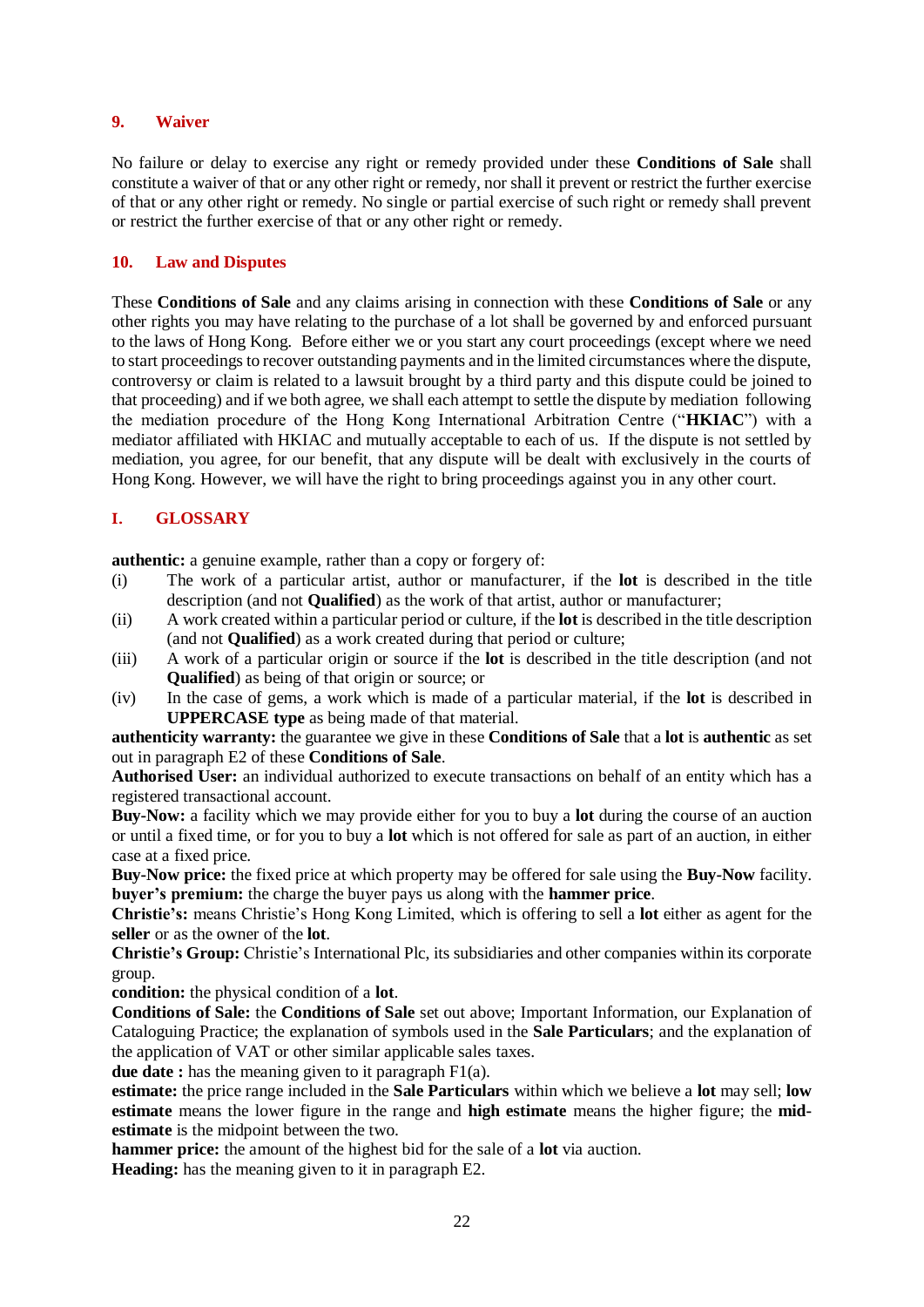**lot:** an item to be offered for sale at an online auction or **Buy-Now** sale (or two or more items to be offered at auction or **Buy-Now** sale as a group).

**lot description:** the description of a **lot** in the **Sale Particulars** for the sale, as amended by any notice given to you during the auction or **Buy-Now** sale.

**online-only sale:** a sale of a **lot** which is conducted solely by means of **Christie's online-only service** sale platform, including any **Buy-Now** sales.

**online-only service:** a platform and associated technical services accessible solely by online means which enables you to bid for and buy **lots** through an auction or by using **Buy-Now**.

**other damages:** any special, consequential, incidental or indirect damages of any kind or any damages which fall within the meaning of 'special', 'incidental' or 'consequential' under local law.

**provenance:** the ownership history of a **lot**.

**purchase price:** has the meaning given to it in paragraph F1(b).

**Qualified:** has the meaning given to it in paragraph E2 and **Qualified title descriptions** means the paragraph headed **Qualified title descriptions** on the page of the **Sale Particulars** headed "Important Notices and Explanation of Cataloguing Practice".

**reserve:** the confidential amount below which we will not sell a **lot**.

**Sale Particulars:** the **lot** information (the online description of the **lot** or **lots** offered for sale together with other information on the sale website relating to a **lot** and the conduct of the sale); lot notes; payment information; any on-screen notices displayed as part of a sale; the FAQs and any **Special Conditions of Sale** which apply to any **lot** or group of **lot**s offered for sale at the same time.

**seller:** the owner of a **lot**; this may be either **Christie's** or another owner for whom **Christie's** acts as agent.

**Special Conditions of Sale:** any additional conditions which apply to a sale and which are set out in the **Sale Particulars**.

**Subheading:** has the meaning given to it in paragraph E2.

**UPPERCASE type:** means having all capital letters.

**warranty:** a statement or representation in which the person making it guarantees that the facts set out in it are correct.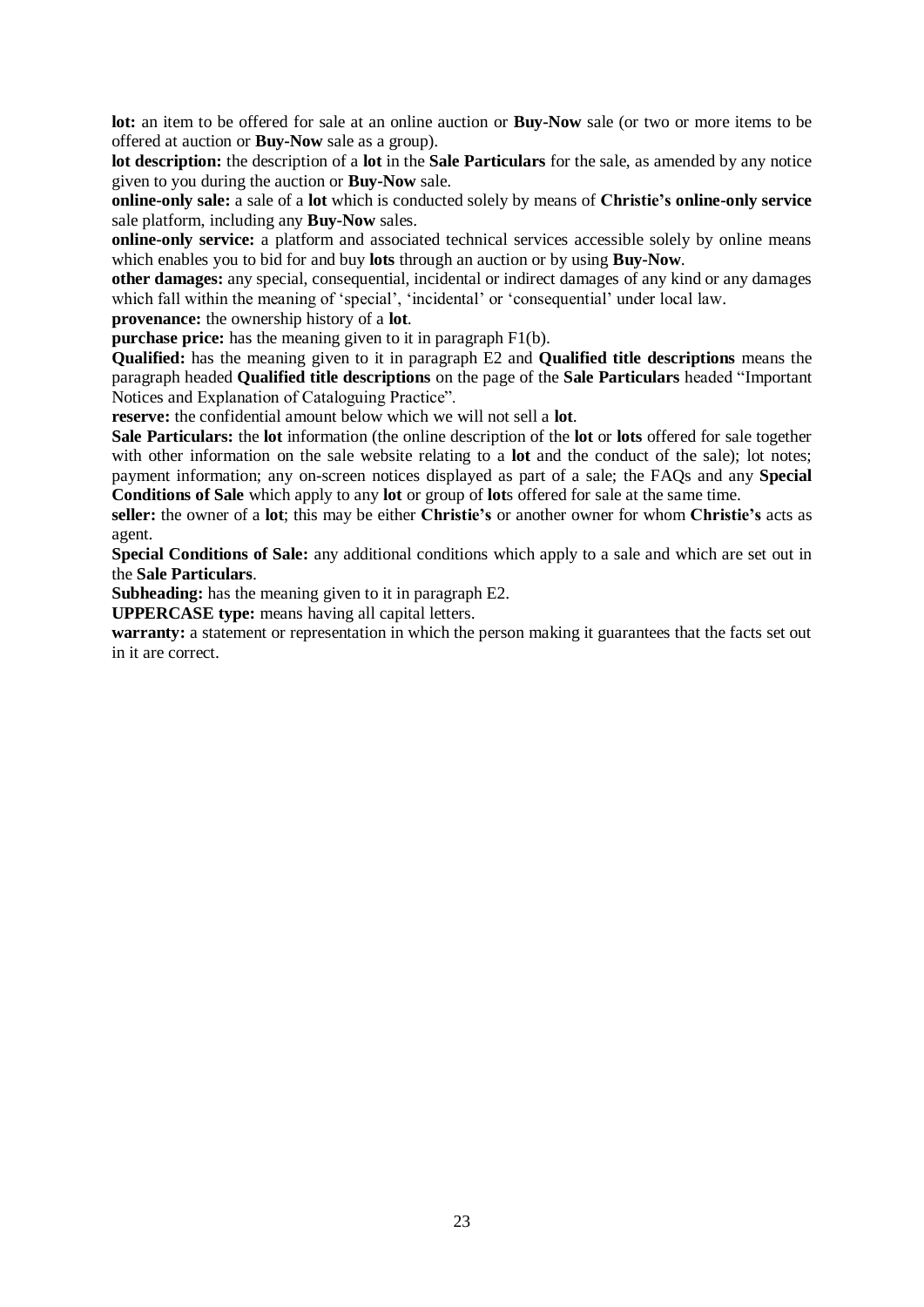# **J. VAT SYMBOLS, EXPLANATION AND REFUNDS**

# **VAT payable varies by symbol described below – as indicated by the symbol associated with a lot**

# **UK**

| VAT Symbol | <b>Online auction</b>                                                               |
|------------|-------------------------------------------------------------------------------------|
| No symbol  | This is a UK Margin Scheme supply in accordance with Art. 333 of                    |
|            | 2006/112/EC. 20% UK VAT will be charged on the 'buyers' premium' and                |
|            | invoiced on an inclusive basis.                                                     |
| ÷          | Lot is subject to standard UK VAT rules and 20% VAT will be charged on the          |
|            | 'hammer' and the 'buyer's premium'.                                                 |
| $\Theta$   | VAT Zero-rated items (UK only).                                                     |
| *          | Lot imported under Temporary Admission. 5% UK import VAT will be charged            |
|            | on the 'hammer' and 20% UK VAT will be charged on the 'buyer's premium'             |
|            | and invoiced on an inclusive basis under UK Margin Scheme rules.                    |
| Ω          | Lot imported under Temporary Admission. Customs Duty at the applicable rate         |
|            | will be charged on the 'hammer' and 20% UK import VAT will be charged on            |
|            | the duty inclusive 'hammer' price. 20% UK VAT will be charged on the                |
|            | 'buyer's premium' and invoiced on an inclusive basis under UK Margin                |
|            | Scheme rules.                                                                       |
| $\ddagger$ | The wine is offered 'in bond'. If you choose to buy the wine in bond no excise      |
|            | duty or UK clearance VAT will be charged. If you choose to buy the wine out         |
|            | of bond excise duty at the applicable rate will be added to the 'hammer price'      |
|            | and UK clearance VAT at 20% will be added to the duty inclusive 'hammer             |
|            | <b>price</b> '. Whether you buy the wine in bond or out of bond, VAT at 20% will be |
|            | added to the 'buyer's premium.'                                                     |

| VAT Symbol | <b>Fixed Price</b>                                                               |
|------------|----------------------------------------------------------------------------------|
| No symbol  | This is a UK Margin Scheme supply in accordance with Art 316 and Art 325 of      |
|            | Directive 2006/112/EC                                                            |
|            | Lot is subject to standard UK VAT rules and 20% VAT will be charged on the       |
|            | buyer price.                                                                     |
| $\Theta$   | VAT Zero-rated items (UK only)                                                   |
| $\ast$     | Lot imported under Temporary Admission. 5% UK import VAT will be charged         |
|            | on the 'buyer price.'                                                            |
| $\Omega$   | Lot imported under Temporary Admission. Customs Duty at the applicable rate      |
|            | will be charged on the 'buyer price' and 20% UK VAT will be charged on the       |
|            | duty inclusive 'buyer's premium.'                                                |
| ţ          | The wine is offered 'in bond'. If you choose to buy the wine in bond no excise   |
|            | duty or UK clearance VAT will be charged. If you choose to buy the wine out      |
|            | of bond excise duty at the applicable rate on the 'buyer price' and UK clearance |
|            | VAT at 20% will be added to the duty inclusive 'buyer price.'                    |

# **Paris**

| VAT Symbol | <b>Online auction</b>                                                  |
|------------|------------------------------------------------------------------------|
| No symbol  | This is a French Margin Scheme supply in accordance with Art. 333 of   |
|            | 2006/112/EC. 20% VAT will be charged on 'buyers' premium' and invoiced |
|            | on an inclusive basis.                                                 |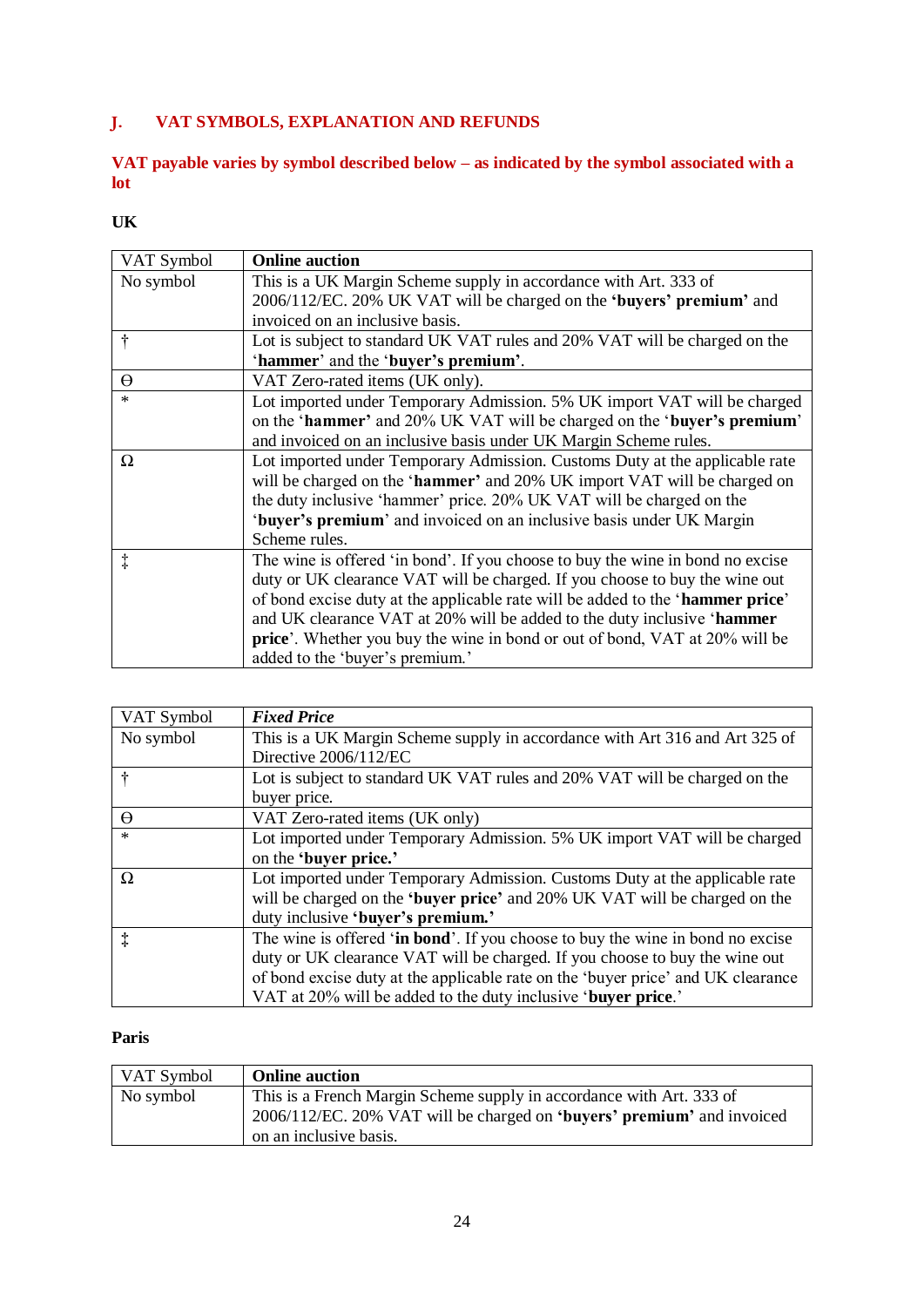| No symbol    | This is a French Margin Scheme supply in accordance with Art. 333 of          |
|--------------|-------------------------------------------------------------------------------|
| (books only) | 2006/112/EC. 5.5% VAT will be charged on 'buyers' premium' and invoiced       |
|              | on an inclusive basis.                                                        |
|              | Lot is subject to standard French VAT rules and 20% VAT will be charged on    |
|              | the 'hammer' and the 'buyer's premium'.                                       |
|              | Lot is subject to French VAT rules and the reduced rate of 5.5% VAT for books |
|              | will be charged on the 'hammer' and the 'buyer's premium'                     |

| VAT Symbol | <b>Fixed Price</b>                                                           |
|------------|------------------------------------------------------------------------------|
| No symbol  | This is a French Margin Scheme supply in accordance with Art 316 and Art 325 |
|            | of Directive 2006/112/EC.                                                    |
|            | Lot is subject to standard French VAT rules and 20% VAT will be charged on   |
|            | the buyer price.                                                             |
| $^{++}$    | Lot is subject to French VAT rules and the reduced rate of 5.5% VAT will be  |
|            | charged on the buyer price.                                                  |

# **Amsterdam**

| VAT Symbol | <b>Online auction</b>                                                                                                                                                             |
|------------|-----------------------------------------------------------------------------------------------------------------------------------------------------------------------------------|
| No symbol  | This is a Netherlands Margin Scheme supply in accordance with Art. 333 of<br>2006/112/EC. 21% VAT will be charged on the 'buyers' premium' and<br>invoiced on an inclusive basis. |
|            | Lot is subject to standard Netherlands VAT rules and 21% VAT will be charged<br>on the 'hammer' and the 'buyer's premium'.                                                        |
| $^{++}$    | Lot is subject to Netherlands VAT rules and the reduced rate of 6% VAT for<br>books will be charged on the 'hammer' and 'buyer's premium.'                                        |

| VAT Symbol | <b>Fixed Price</b>                                                                                                        |
|------------|---------------------------------------------------------------------------------------------------------------------------|
| No symbol  | This is a Netherlands Margin Scheme supply in accordance with Art 313 and<br>Art 325 of Directive 2006/112/EC             |
|            | Lot is subject to standard Netherlands VAT rules and 21% VAT will be charged<br>on the buyer price.                       |
|            | Lot is subject to Netherlands VAT rules and the reduced rate of 6% VAT for<br>books will be charged on the 'buyer price.' |

# **Geneva**

| VAT Symbol | <b>Online auction</b>                                                      |
|------------|----------------------------------------------------------------------------|
| No symbol  | 7.7% VAT will be charged on the <b>'buyers' premium'</b>                   |
|            | Lot is subject to standard Swiss VAT rules and 7.7% VAT will be charged on |
|            | the 'hammer' and the 'buyer's premium'.                                    |

| VAT Symbol | <b>Fixed Price</b>                                                           |
|------------|------------------------------------------------------------------------------|
|            | Lot is subject to standard Swiss VAT rules and 8% VAT will be charged on the |
|            | buyer price.                                                                 |

# **Dubai**

| ---- | $\mathbf{m}$ and $\mathbf{r}$ |
|------|-------------------------------|
| נשי  | люп                           |
| .    | яш                            |
|      |                               |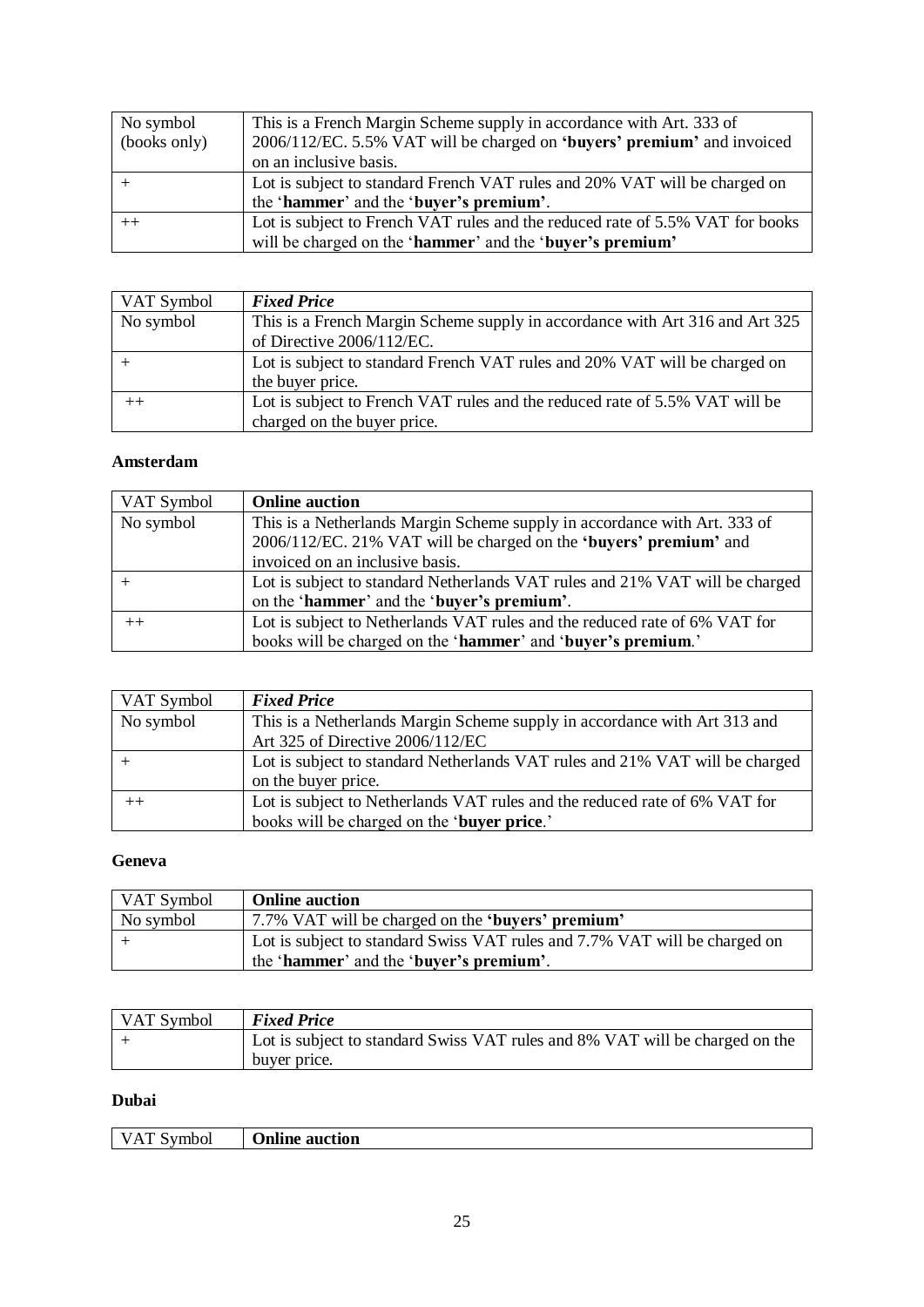| - * | 5% Import Duty will be applied to the hammer price. Duty paid in Dubai is |
|-----|---------------------------------------------------------------------------|
|     | treated as final duty payment as per GCC's customs laws. Import VAT at 5% |
|     | will be applied to the Duty inclusive hammer price.                       |
|     |                                                                           |

| VAT Symbol | <b>Fixed Price</b>                                                                                                                                                                                           |
|------------|--------------------------------------------------------------------------------------------------------------------------------------------------------------------------------------------------------------|
|            | 5% Import Duty will be applied to the buyer price. Duty paid in Dubai is treated<br>as final duty payment as per GCC's customs laws. Import VAT at 5% will be<br>applied to the Duty inclusive hammer price. |

# **VAT REFUNDS**

If you choose to collect the **lot** in person or via your appointed agent or representative, the applicable VAT and duty charges will be payable before collection. If you arrange your own export or intra-EU shipment and wish to retrospectively apply for a VAT exemption or refund you will need to provide the correct shipping evidence within the required time frame as prescribed by both EU law and the rules of the applicable EU State.

For wine **lots** held in bond that are to be shipped out of the UK, you should instruct an Excise Authorized shipper to move the wine 'under bond.'

# **K. SYMBOLS**

# **Symbols used in Sale Particulars**

The meaning of words in bold in this section can be found at the end of the **Conditions of Sale**

- º **Christie's** has a direct financial interest in the **lot**. See "Important Notices and Explanation of Cataloguing Practice".
- Δ Owned by **Christie's** or another **Christie's Group** company in whole or part.
- ♦ **Christie's** has a direct financial interest in the **lot** and has funded all or part of our interest with the help of someone else. See "Important Notices and Explanation of Cataloguing Practice".
- **λ** Artist's Resale Right. See paragraph D3 of the **Conditions of Sale**.
- Lot incorporates material from endangered species which could result in export restrictions. See paragraph G5 of the **Conditions of Sale**.
- Φ **Lot** which may not be able to be shipped to the US. See paragraph G5 of the **Conditions of Sale**.
- ψ **Lot** incorporates material from endangered species which is shown for display purposes only and is not for sale. See paragraph G5 of the **Conditions of Sale**.
- $\uparrow$  **<b>Bidding by parties with an interest.**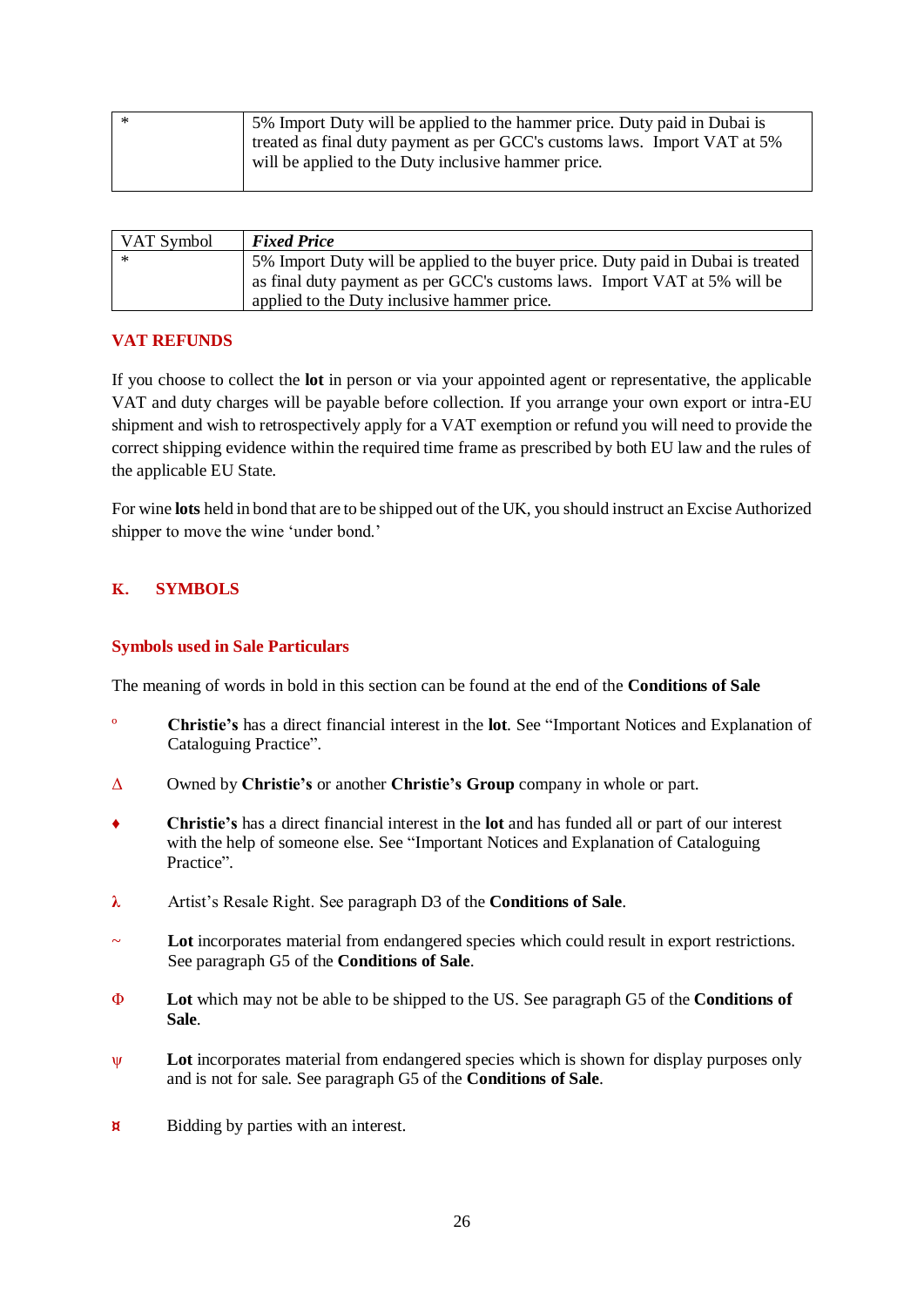## **L. IMPORTANT NOTICES AND EXPLANATION OF CATALOGUING PRACTICE**

Our **Sale Particulars** entries are not intended to describe the **condition** of the property and you are recommended to inspect the property yourself. Written **condition** reports are usually available on request.

The following expressions with their accompanying explanations are used by **Christie's** as standard cataloguing practice. Our use of these expressions does not take account of the **condition** of the **lot** or of the extent of any restoration.

#### **IMPORTANT NOTICES**

#### **∆ Property owned in part or in full by Christie's:**

From time to time, **Christie's** may offer a **lot** which it owns in whole or in part. Such property is identified in the catalogue with the symbol **∆** in the **Sale Particulars**.

# º **Minimum Price Guarantees:**

On occasion, **Christie's** has a direct financial interest in the outcome of the sale of certain **lots** consigned for sale. This will usually be where it has guaranteed to the **seller** that whatever the outcome of the sale, the **seller** will receive a minimum sale price for the work. This is known as a minimum price guarantee. Where **Christie's** holds such financial interest we identify such **lots** with the symbol º in the **Sale Particulars**.

#### º **♦ Third Party Guarantees/Irrevocable bids:**

Where **Christie's** has provided a Minimum Price Guarantee it is at risk of making a loss, which can be significant, if the **lot** fails to sell. **Christie's** therefore sometimes chooses to share that risk with a third party. In such cases, the third party agrees prior to the auction to place an irrevocable written bid on the **lot**. The third party is therefore committed to bidding on the **lot** and, even if there are no other bids, buying the **lot** at the level of the written bid unless there are any higher bids. In doing so, the third party takes on all or part of the risk of the **lot** not being sold. If the **lot** is not sold, the third party may incur a loss. **Lots** which are subject to a third party guarantee arrangement are identified in the **Sale Particulars** with the symbol <sup> $^{\circ}$  ♦.</sup>

Christie's compensates the third party in exchange for accepting this risk provided that the third party is not the successful bidder. The remuneration to the third party may either be based on a fixed fee or an amount calculated against the final hammer price. The third party may also bid for the lot above the irrevocable written bid. Where the third party is the successful bidder, the third party is required to pay the hammer price and the buyer's premium in full.

Third party guarantors are required by us to disclose to anyone they are advising their financial interest in any **lots** they are guaranteeing. However, for the avoidance of any doubt, if you are advised by or bidding through an agent on a **lot** identified as being subject to a third party guarantee you should always ask your agent to confirm whether or not he or she has a financial interest in relation to the **lot**.

## ¤ **Bidding by parties with an interest**

When a party with a direct or indirect interest in the lot who may have knowledge of the lot's reserve or other material information may be bidding on the lot, we will mark the lot with this symbol  $\alpha$ . This interest can include beneficiaries of an estate that consigned the lot or a joint owner of a lot. Any interested party that successfully bids on a lot must comply with Christie's Conditions of Sale, including paying the lot's full Buyer's Premium plus applicable taxes.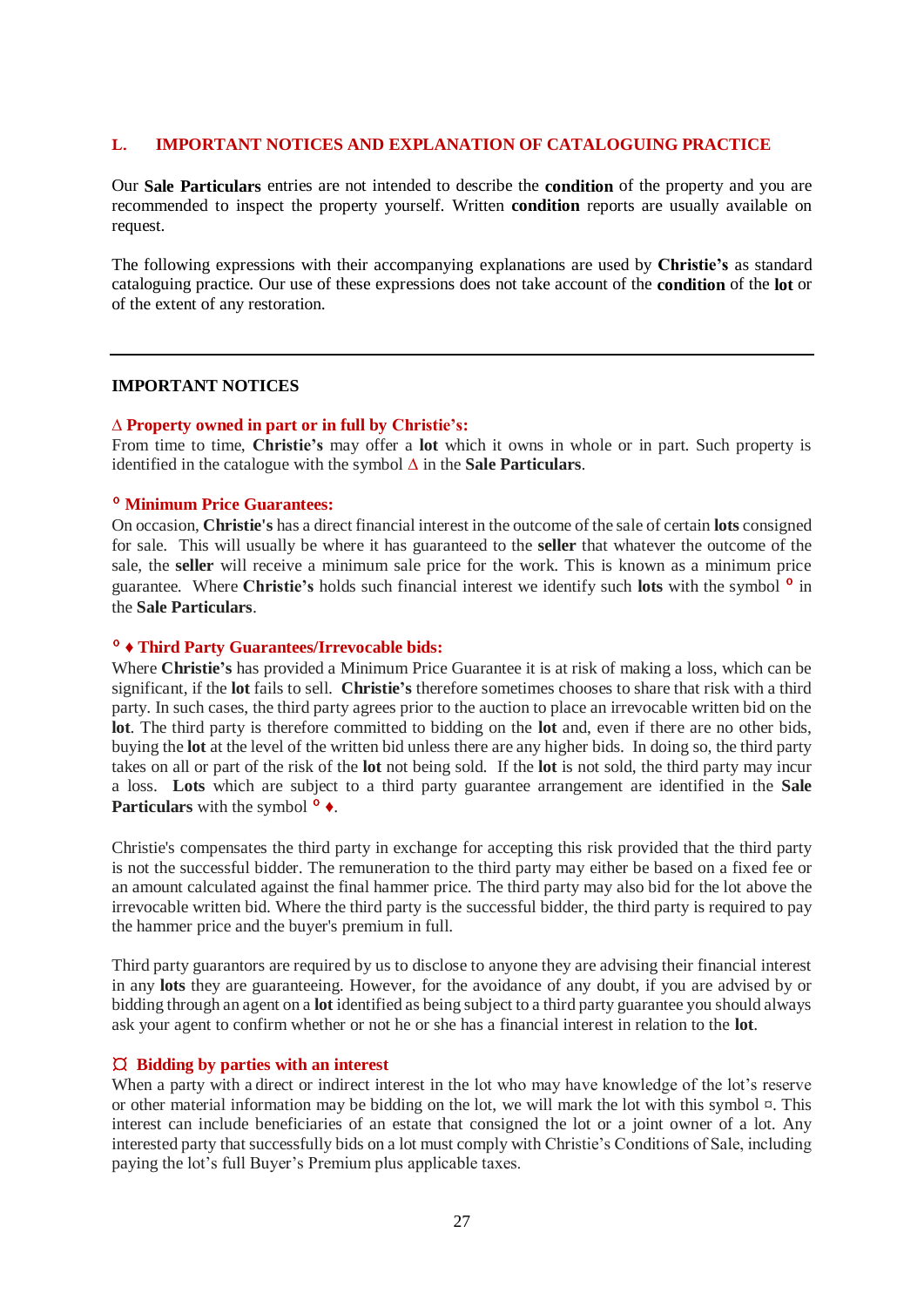#### **Other Arrangements**

**Christie's** may enter into other arrangements not involving bids. These include arrangements where **Christie's** has given the **seller** an advance on the proceeds of sale of the **lot** or where **Christie's** has shared the risk of a guarantee with a partner without the partner being required to place an irrevocable written bid or otherwise participating in the bidding on the **lot**. Because such arrangements are unrelated to the bidding process they are not marked with a symbol in the **Sale Particulars**.

Please see http://www.christies.com/buying-services/buying-guide/financial-information/ for a more detailed explanation of minimum price guarantees and third party financing arrangements.

Where **Christie's** has an ownership or financial interest in every **lot** in the catalogue, **Christie's** will not designate each **lot** with a symbol, but will state its interest in the **Sale Particulars**.

# **EXPLANATION OF CATALOGUING PRACTICE**

Terms used in a catalogue or lot description have the meanings ascribed to them below. Please note that all statements in a catalogue or lot description as to authorship, period, reign or dynasty are made subject to the provisions of the Conditions of Sale, including the Authenticity Warranty. Our use of these expressions does not take account of the condition of the lot or of the extent of any restoration. Buyers are advised to inspect the property themselves. Written condition reports are usually available on request.

A term and its definition listed under 'Qualified Headings' is a qualified statement as to authorship, period, reign or dynasty. While the use of this term is based upon careful study and represents the opinion of specialists, Christie's and the consignor assume no risk, liability and responsibility for the authenticity of authorship or of the lot being created in certain period, reign or dynasty of any lot in this catalogue described by this term, and the Authenticity Warranty shall not be available with respect to lots described using this term.

Discrepancy in the layout of information may appear between the catalogue description in English and its Chinese translation. We will use the English version of the catalogue description in deciding any issue or disputes which arise under the Authenticity Warranty or the 'Qualified Headings'.

# **PICTURES, DRAWINGS, PRINTS, AND MINIATURES, SCULPTURES, INSTALLATION, VIDEO, CALLIGRAPHY AND PAINTED CERAMIC**

# **QUALIFIED HEADINGS**

- "**Attributed to**…": in Christie's qualified opinion probably a work by the artist in whole or in part.
- "**Studio of …"/"Workshop of …**": in Christie's qualified opinion a work executed in the studio or workshop of the artist, possibly under his supervision.
- "**Circle of …**": in Christie's qualified opinion a work of the period of the artist and showing his influence.
- "**Follower of …**": in Christie's qualified opinion a work executed in the artist's style but not necessarily by a pupil.
- "**Manner of …**": in Christie's qualified opinion a work executed in the artist's style but of a later date.
- "After ...": in Christie's qualified opinion a copy (of any date) of a work of the artist.
- "**Signed …"/"Dated …"/ "Inscribed …**": in Christie's qualified opinion the work has been signed/dated/inscribed by the artist.
- "**With signature …"/"With date …"/ "With inscription …**": in Christie's qualified opinion the signature/ date/inscription appears to be by a hand other than that of the artist.

The date given for Old Master, Modern and Contemporary Prints is the date (or approximate date when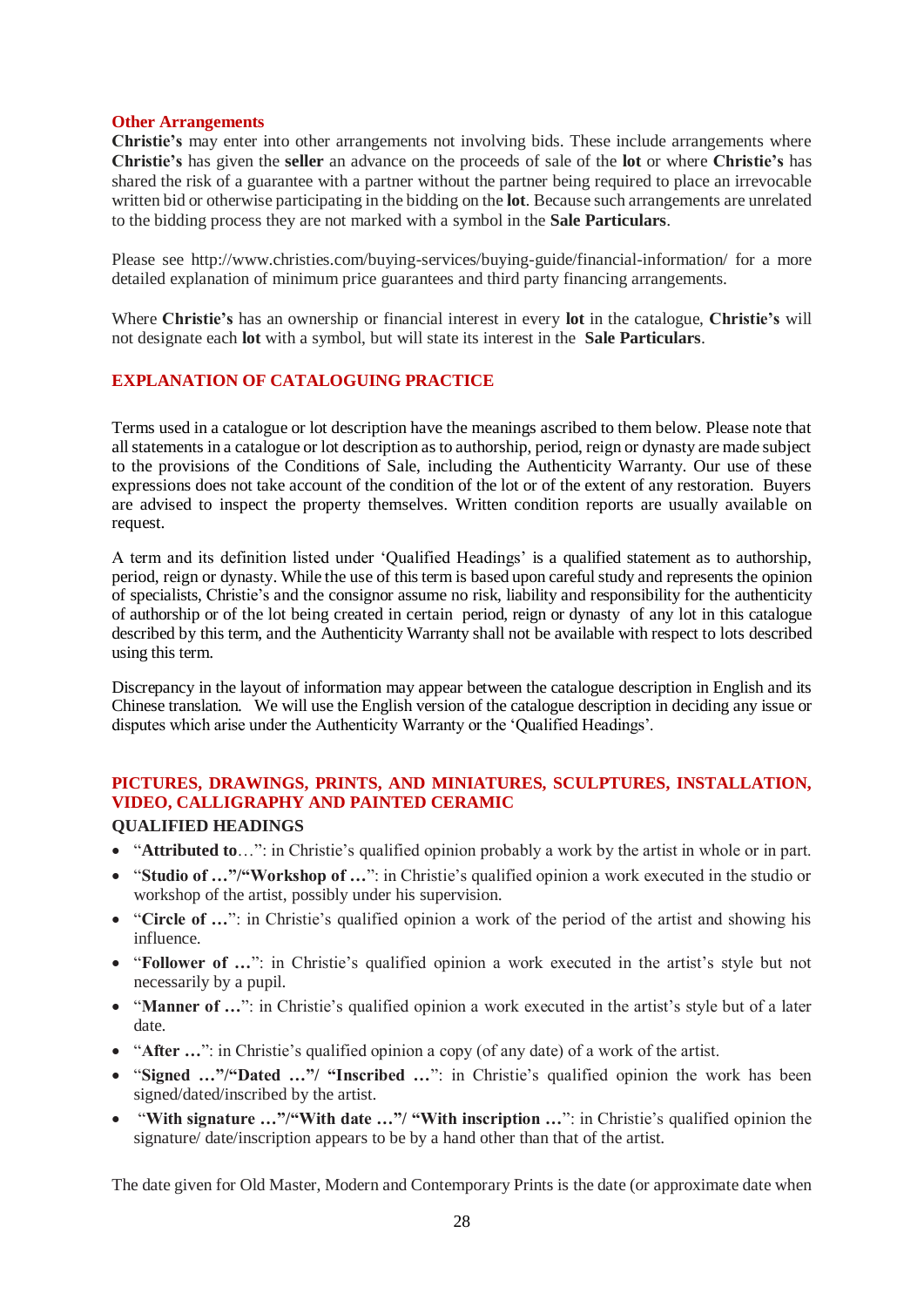prefixed with 'circa') on which the matrix was worked and not necessarily the date when the impression was printed or published.

The date given for Chinese Books and Rubbings is the date (or approximate date when prefixed with 'circa') when the impression was printed or published.

# **CHINESE CLASSICAL PAINTINGS & CHINESE MODERN AND CONTEMPORARY INK PAINTINGS**

## **QUALIFIED HEADINGS**

- "**Attributed to** …": In Christie's qualified opinion probably a work by the artist or maker in whole or in part.
- "**With signature** …": In Christie's qualified opinion the signature appears to be by a hand other than that of the artist.

The date given for Chinese Books and Rubbings is the date (or approximate date when prefixed with 'circa') when the impression was printed or published.

# **JEWELLERY**

- "**Boucheron**": when maker's name appears in the title, in Christie's opinion it is by that maker.
- "**Mount by Boucheron**": in Christie's opinion the setting has been created by the jeweller using stones originally supplied by the jeweller's client.

# **QUALIFIED HEADINGS**

- "**Signed Boucheron / Signature Boucheron**": in Christie's qualified opinion has a signature by the jeweller.
- "**With maker's mark for Boucheron**": in Christie's qualified opinion has a mark denoting the maker.

## **Periods**

- Art Nouveau 1895-1910
- Belle Epoque 1895-1914
- Art Deco 1915-1935
- Retro 1940s

## **WATCHES**

## **Authenticity Certificates**

As certain manufacturers may not issue certificates of authenticity, Christie's has no obligation to furnish a buyer with a certificate of authenticity from the manufacturer, except where specifically noted in the catalogue. Unless Christie's is satisfied that it should cancel the sale in accordance with the authenticity warranty, the failure of a manufacturer to issue a certificate will not constitute grounds for cancellation of the sale.

## **Removal of Watch Batteries**

Lots marked with the symbol  $\bigoplus$  in the catalogue incorporate batteries which may be designated as "dangerous goods" under international laws and regulations governing the transport of goods by air freight. If buyers request shipment of such lots to regions outside the region in which the saleroom is located, the batteries will be removed and retained prior to shipment. If such lots are collected from the saleroom, the batteries will be made available for collection free of charge.

## **CHINESE CERAMICS AND WORKS OF ART**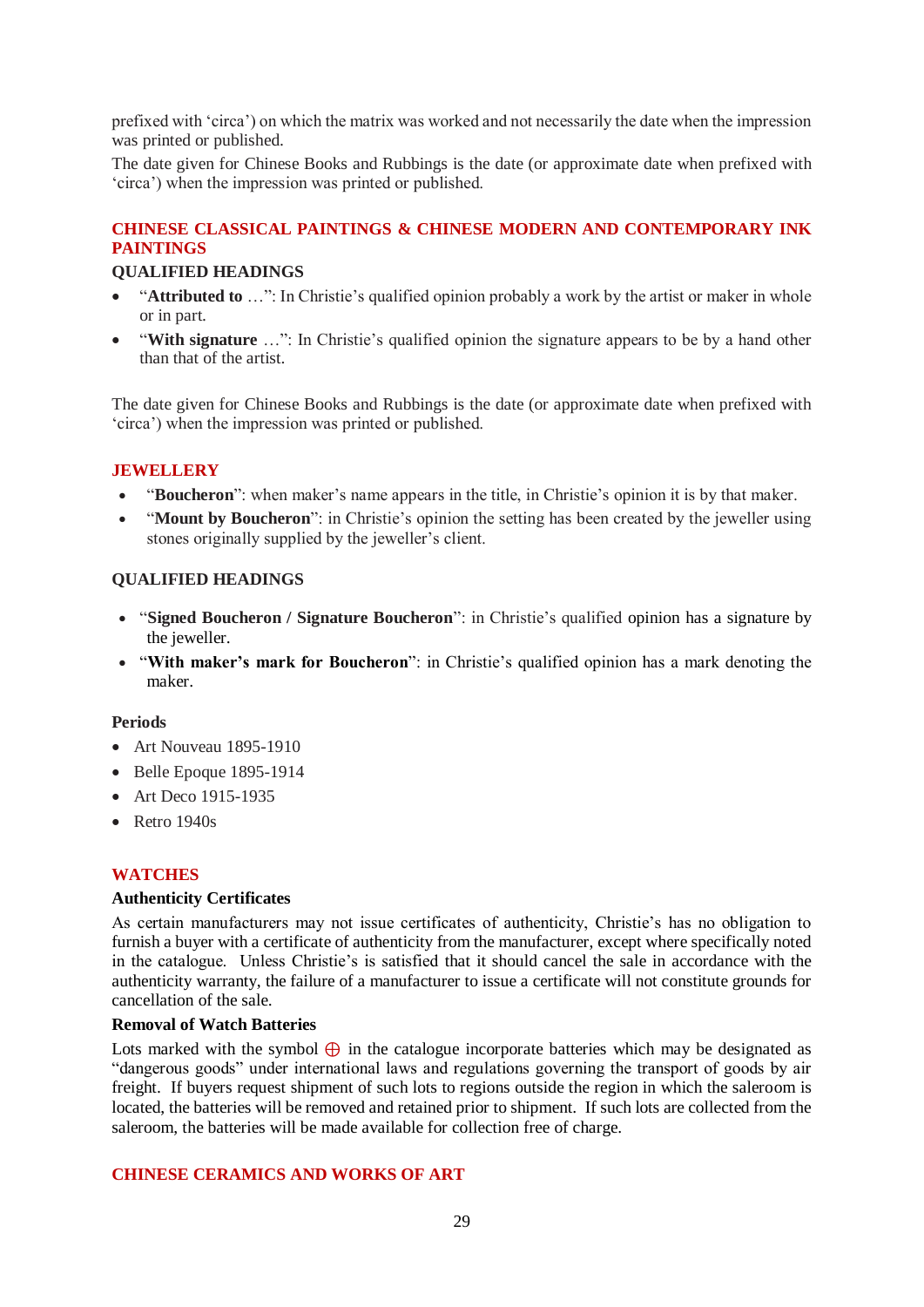- In Christie's opinion a work by the maker or artist e.g. A YIXING TEAPOT BY CHEN MINGYUAN KANGXI PERIOD (1662-1722)
- When a piece is, in Christie's opinion, of a certain period, reign or dynasty, its attribution appears in uppercase letters directly below the heading of the description of the lot. e.g. A BLUE AND WHITE BOWL

QING DYNASTY, 18TH CENTURY

• If the date, period or reign mark mentioned in uppercase letters directly below the heading of the description of the lot states that the mark is of the period, then in Christie's opinion, the piece is of the date, period or reign of the mark.

e.g. A BLUE AND WHITE BOWL KANGXI SIX-CHARACTER MARK IN UNDERGLAZE BLUE AND OF THE PERIOD (1662- 1722)

When a piece is, in Christie's opinion, made no later than a certain period, reign or dynasty, its attribution appears in uppercase letters directly below the heading of the description of the lot and the term "AND EARLIER" appears.

e.g. A JADE NECKLACE

LIANGZHU CULTURE AND EARLIER, CIRCA 3900-2300 BC

• If no date, period or reign mark is mentioned in uppercase letters directly below the heading of the description of the lot , in Christie's opinion it is of uncertain date or late manufacture. e.g. A BLUE AND WHITE BOWL

# **QUALIFIED HEADINGS**

• When a piece is, in Christie's opinion, not of the period to which it would normally be attributed on stylistic grounds, this will be incorporated into the first line or the body of the text of the description. e.g. A BLUE AND WHITE MING-STYLE BOWL

The Ming-style bowl is decorated with lotus scrolls…

• In Christie's qualified opinion, this object could be dated to the Kangxi period but there is a strong element of doubt.

e.g. A BLUE AND WHITE BOWL POSSIBLY KANGXI PERIOD

• In Christie's opinion, this object is of a certain period, reign or dynasty. However, in Christie's qualified opinion, this object could belong to a particular culture but there is a strong element of doubt.

e.g. A JADE BLADE NEOLITHIC PERIOD, POSSIBLY DAWENKOU CULTURE

# **HANDBAGS**

# CONDITION REPORTS & GRADES

The condition of lots sold in our auctions can vary widely due to factors such as age, previous damage, restoration, repair and wear and tear. Condition reports and grades are provided free of charge as a courtesy and convenience to our buyers and are for guidance only. They offer our honest opinion but they may not refer to all faults, restoration, alteration or adaption. They are not an alterative to examining a **lot** in person or taking your own professional advice. **Lots** are sold "as is," in the condition they are in at the time of the sale, without any representation or warranty as to condition by Christie's or by the seller.

Condition Reports Grades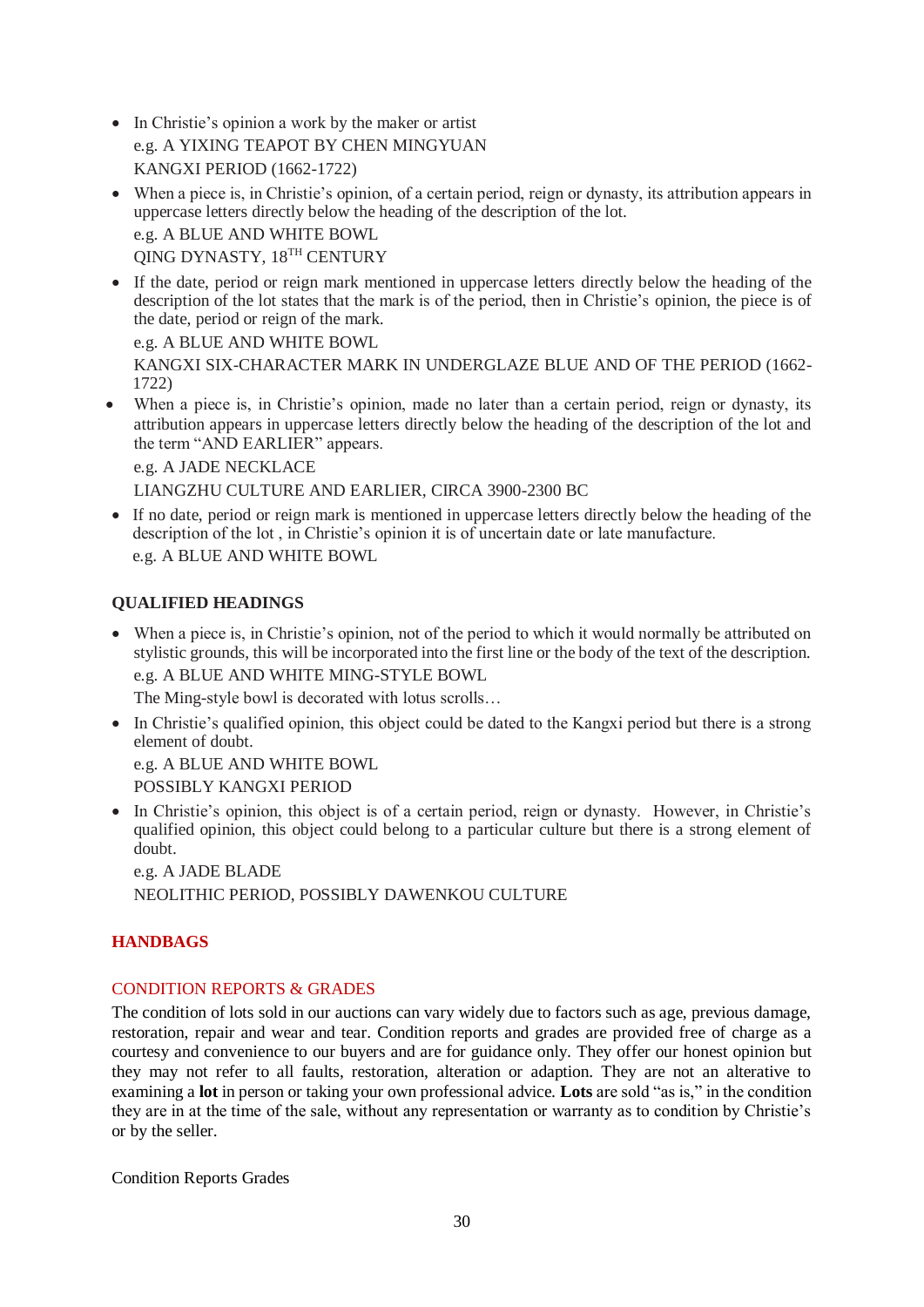We provide a general, numeric condition grade to help with overall condition guidance. Please review the specific condition report and extra images for each lot before bidding.

## GRADE 1

This item exhibits no signs of use or wear and could be considered as new. There are no flaws. Original packaging and protective plastic are likely intact as noted in the lot description.

## GRADE 2

This item exhibits minor flaws and could be considered nearly brand new. It may never have been used, or may have been used a few times. There are only minor condition notes, which can be found in the specific condition report.

#### GRADE 3

This item exhibits visible signs of use. Any signs of use or wear are minor. This item is in good condition. GRADE 4

This item exhibits normal signs of wear from frequent use. This item either has light overall wear or small areas of heavy wear. The item is considered to be in fair condition.

GRADE 5

This item exhibits wears and tear from regular or heavy use. The item is in usable condition but it does have condition notes.

Any reference to condition in a catalogue entry will not amount to a full description of condition, and images may not show the condition of a **lot** clearly. Colours and shades may look different in print or on screen to how they look in real life. It is your responsibility to ensure that you have received and considered any condition report and grading. We recommend you examine the **lot** in person or take your own professional advice.

## **REFERENCE TO "HARDWARE"**

Where used in this catalogue the term "hardware" refers to the metallic parts of the bag, such as the buckle hardware, base studs, lock and keys and/or straps, which are plated with a coloured finish (e.g. gold, silver, palladium). The terms "Gold Hardware", "Silver Hardware", "Palladium Hardware" etc. refer to the stone or colour of the hardware and not the actual material used. If the bag incorporates solid metal hardware this will be referenced in the lot description..

# **WINES**

#### OPTIONS TO BUY PARCELS

A parcel consists of several lots of the same wine of identical lot size, bottle size and description. Bidding

will start on the first lot of the parcel and the successful buyer of that lot is entitled to take some or all of the remaining lots in the parcel at the same hammer price. If the buyer of the first lot does not take further lots, the remaining lots of the parcel will be offered in a similar fashion. We recommend that a bid on a parcel lot be placed on the first lot of the parcel. If the bid is superseded, Christie's will automatically move your bid to the next identical lot and so on. In all instances, such bids will be handled at the auctioneer's discretion.

#### CLASSIFICATIONS

Bordeaux Classifications in the text are for identification purposes only and are based on the official 1855 classification of the Médoc and other standard sources. All wines are Château-bottled unless stated otherwise.

#### ULLAGES AND CORKS OF OLD WINES